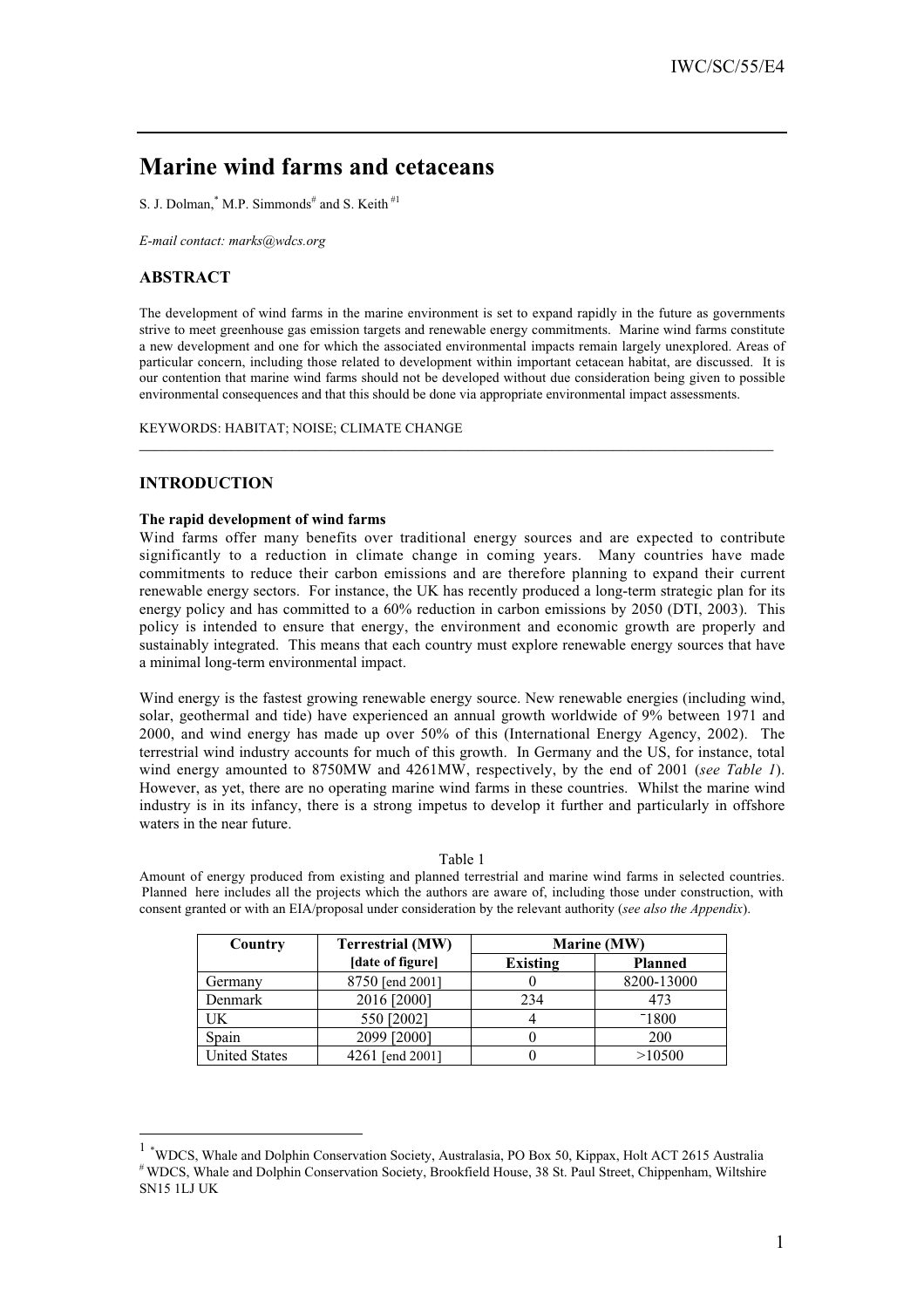Growth in the terrestrial industry has meant that the cost of wind energy has fallen by 90% in the last 20 years, and it will fall further as the industry grows and matures (AWEA, 2002). Reduced costs will encourage further investment in both marine and terrestrial wind energy.

To fulfil their renewable energy commitments, countries have set targets for total wind energy production, for both marine and terrestrial sectors. The US target includes providing at least 5 % of national electricity by wind by 2020 with goals of 500MW by 2005 and 10,000MW by 2010 (Flowers and Dougherty, 2002). Some specific targets for marine wind energy have also been announced. Germany has perhaps the most ambitious target, aiming for 25,000MW of power from marine wind farms by 2020. Denmark is striving for 4,000MW by 2030 and the UK expects 2,000MW from marine wind farms by 2010 (BWEA, 2001). The European Wind Energy Association has also set targets of 5,000MW by 2010 and 50,000MW by 2020 for marine wind energy production (EWEA, 2001).

The massive growth in the terrestrial sector along with the renewable energy targets set by various countries and increased cost efficiency, provide an impetus for extensive wind farm developments in the marine environment. As such, more and more marine sites are being proposed for development. Furthermore, there is some significant public and political pressure to place the wind turbines offshore so that they are out of sight . Certainly land based wind farms have proved controversial, predominantly because of their impact on the landscape. However, being situated out of sight does not, of course, necessarily mean there will be no environmental consequences (Downie in Perry, 2003).

### **POTENTIAL NEGATIVE IMPACTS OF MARINE WIND FARMS**

The potential significance of wind turbines to wildlife has recently been recognised, at least to some extent. For example, Resolution 7.5 *Wind Turbines and Migratory Species* was adopted by the seventh meeting of the Conference of the Parties to the Convention on the Conservation of Migratory Species of Wild Animals (CMS). The Resolution invites intergovernmental organisations to co-operate with CMS in efforts to minimise possible negative impacts of marine wind turbines on migratory species. It also calls upon the Parties to:

- identify areas where migratory species are vulnerable to wind turbines;
- apply and strengthen comprehensive strategic environmental impact assessment to identify appropriate sites;
- evaluate possible negative ecological impacts prior to decision making;
- assess cumulative environmental impacts;
- take full account of the precautionary principle in development; and
- take account of impact and monitoring data as they emerge.

Furthermore, the scientific council of CMS has been instructed to assess existing and potential threats, including those to habitat and food sources, from marine wind farms to migratory mammals and birds for the next Meeting of the Parties.

The impacts on non-migratory species can also be expected to be significant. This may be particularly true for resident or semi-resident populations residing in the vicinity of a marine wind farm.

#### **Summary of related literature**

Despite the rapid expansion that is planned for wind farms, to date there is only a relatively small number of reports and papers that relate to their potential environmental impact. This literature is outlined in *Table 2*.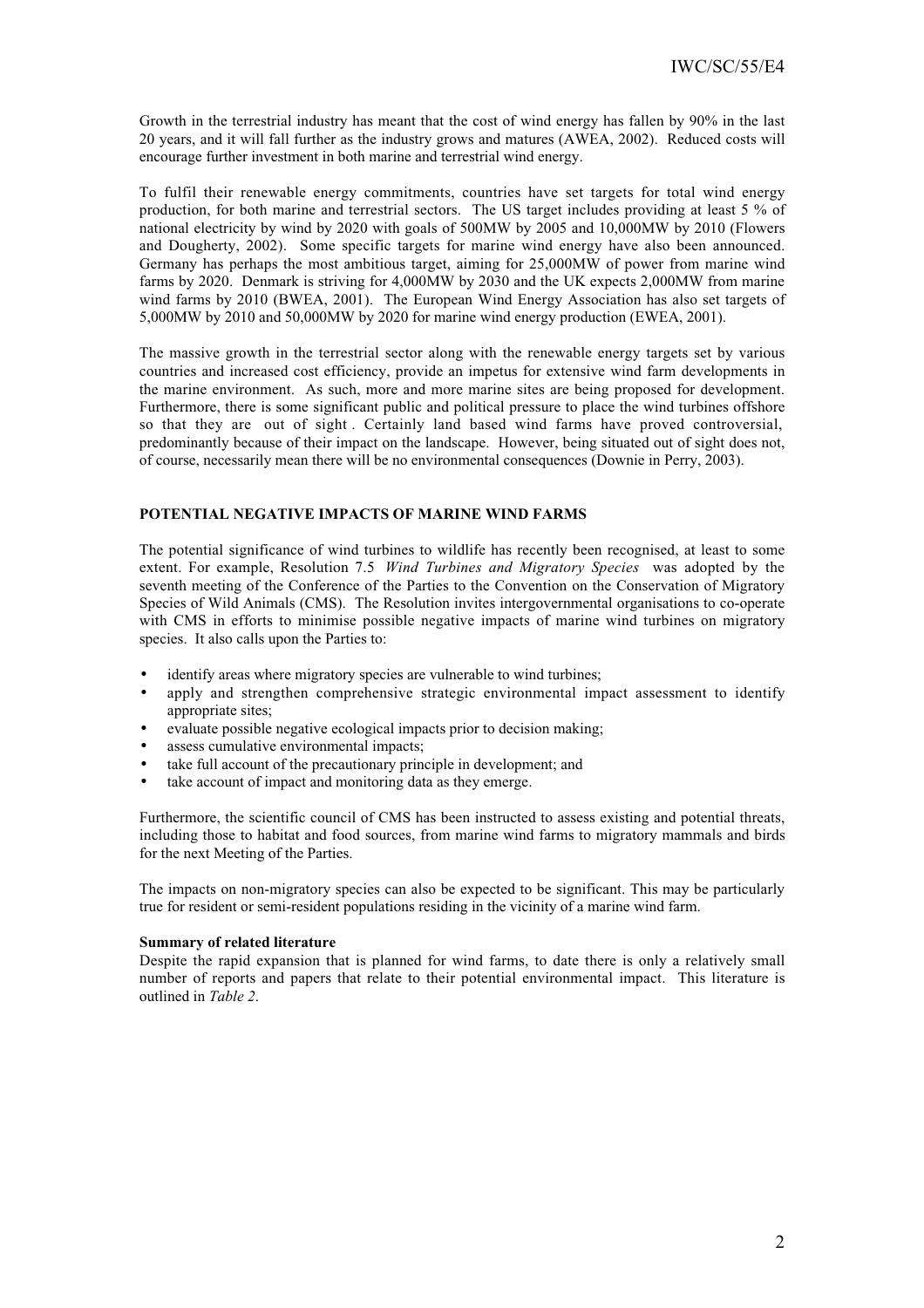| <b>Author (Date)</b>                           | Title                                                                                                                                                  | Topic/Summary                                                                                                                                                                                                                                                                                                                              | Type of<br>Report                                            | Size                                   |
|------------------------------------------------|--------------------------------------------------------------------------------------------------------------------------------------------------------|--------------------------------------------------------------------------------------------------------------------------------------------------------------------------------------------------------------------------------------------------------------------------------------------------------------------------------------------|--------------------------------------------------------------|----------------------------------------|
| Gill $&$ Taylor (2001).                        | The Potential effect of electromagnetic fields<br>generated by cabling between offshore wind<br>turbines upon elasmobranch fishes.                     | Review of literature on elasmobranch electroreception, offshore wind farm<br>level of avoidance by the dogfish (Scyliorhinus canicula) of the maximum<br>development, British elasmobranchs and a study demonstrating a certain<br>predicted electric field (1000 Vcm <sup>-1</sup> ) generated from 3-core undersea<br>150kV, 600A cables | (CCW, in the<br>Report for a<br>government<br>agency<br>UK). | references).<br>(excluding<br>47 pages |
| Engell-S <sub>c</sub> rensen (2002).           | possible effects of electromagnetic fields and<br>farm at<br>Vindeby on the outcome of fishing: The<br>Possible effects of the offshore wind<br>noise. | Noise recordings from the literature <sup>1,2</sup> and predicted electromagnetic fields<br>are evaluated in terms of their potential impacts on fish species at Vindeby<br>marine wind farm, Denmark. A study of the effect that this wind farm has<br>on a local flatfish fishery is also outlined and discussed                         | Consultant<br>report                                         | references).<br>(excluding<br>18 pages |
| Engell-S <sub>c</sub> rensen & Skyt<br>(2000). | Evaluation of the Effect of Noise from<br>Offshore Pile-Driving on Marine Fish.                                                                        | The hearing ability and avoidance of sound by fish are considered in<br>physiology of different fish species using noise recordings from the<br>evaluating the effects of pile-driving activity on the behaviour and<br>literature                                                                                                         | Consultant<br>report                                         | references).<br>(excluding<br>18 pages |
| ETSU (2000).                                   | effects of<br>An assessment of the environmental<br>offshore wind farms.                                                                               | Identifies environmental concerns in terms of environmental assessment and<br>highlights where future research should focus. Discusses effects of wind<br>farms on birds, marine mammals, fish and the benthos.                                                                                                                            | Consultant<br>report                                         | 15 pages.                              |
| Henriksen et al. (2001).                       | wind<br>farms potentially affect seals and harbour<br>Does underwater noise from offshore<br>porpoises?                                                | cetacean audiograms to calculate the maximum detection distance from an<br>operational marine turbine for a harbour porpoise. 50m is proposed as the<br>Noise level recordings from different wind turbines are compared with<br>detection limit.                                                                                          | presentation<br>conference.<br>to marine<br>Poster           | presentation<br>Poster                 |
| Hiscock et al. (2002).                         | Study<br>for Offshore Wind Farm Developments<br>High Level Environmental Screening<br>Marine Habitats and Species Project.                             | to be developed by marine wind farms in the UK. Biotope sensitivity to this<br>Focuses on marine habitats and species: identifying biotopes that are likely<br>form of development is also addressed. Key issues that should be<br>considered in EIA of marine wind farms are highlighted                                                  | government<br>(DTI, UK<br>Report to                          | references).<br>(excluding<br>34 pages |
| Hoffman et al. $(2000)$ .                      | distribution of fish, shellfish and marine<br>Effects of marine windfarms on the<br>mammals in the Horns Rev area.                                     | wildlife were addressed in terms of their physical presence, artificial reef<br>The impacts of proposed windmills in the Horns Rev area, on marine<br>effects, noise and magnetic fields.                                                                                                                                                  | Consultant<br>report.                                        | (excluding<br>references)<br>39 pages  |
| Laidre et al. (2001).                          | Satellite tracking as a tool to study potential<br>effects of an offshore wind farm on seals at<br>$\rm R_{\cal C}$ sand                               | A study that evaluates the use of satellite tags as a tool to assess the extent<br>to which the planned marine wind farm at R dsand effects the local seal<br>populations. The resolution of the satellite telemetry data was not fine<br>enough to determine the use of the proposed wind farm area by seals.                             | government<br>(Denmark).<br>Report for                       | references).<br>(excluding<br>41 pages |

 $Table~2$  Summary of recent literature related to marine wind farms, cetace<br>ans and other wildlife. Summary of recent literature related to marine wind farms, cetaceans and other wildlife.

 $\omega$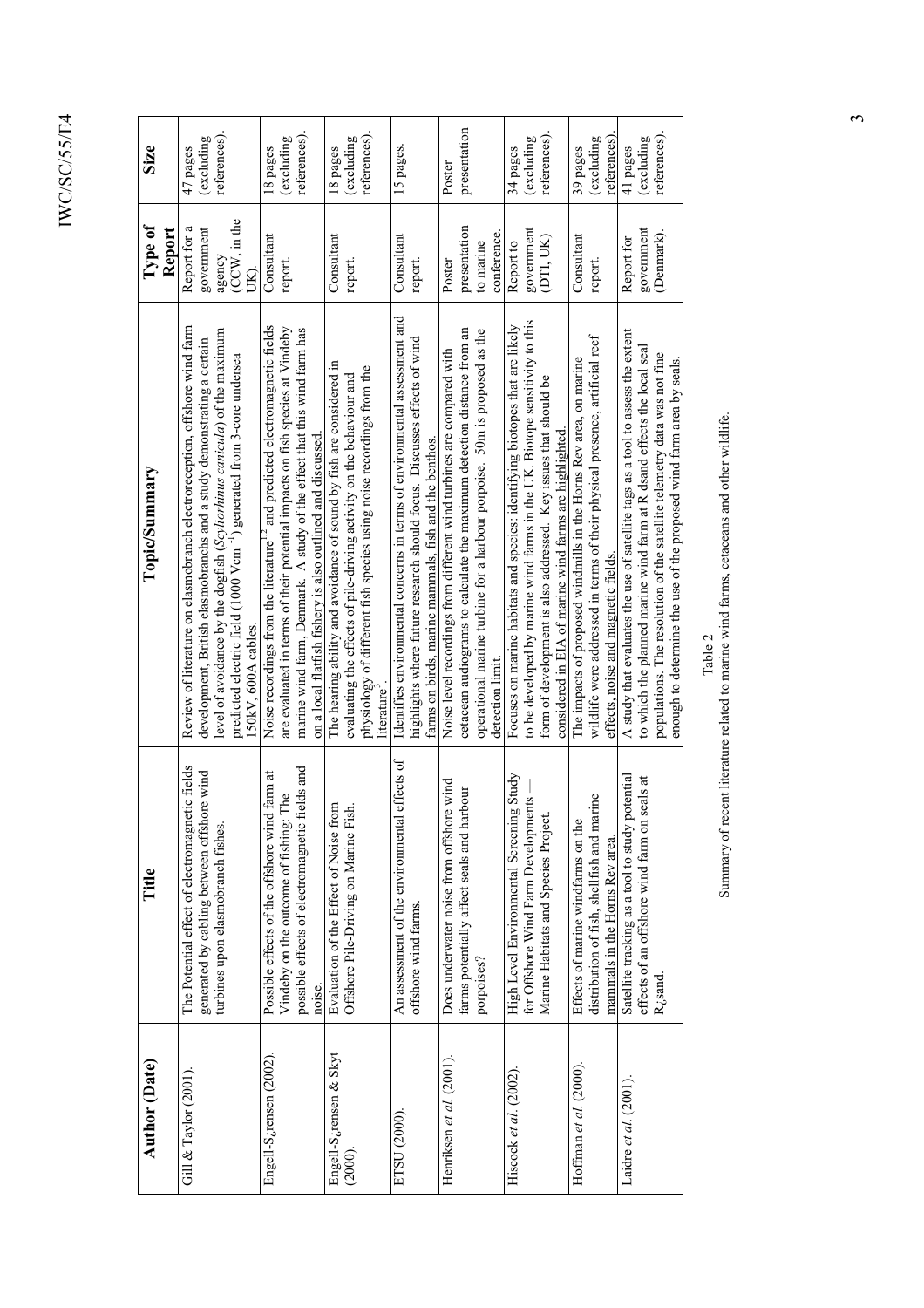| <b>Author</b> (Date)                          | Title                                           | Topic/Summary                                                                       | Type of    | Size         |
|-----------------------------------------------|-------------------------------------------------|-------------------------------------------------------------------------------------|------------|--------------|
|                                               |                                                 |                                                                                     | Report     |              |
| Laidre et al. (2002)                          | Monitoring effects of offshore windfarms on     | Collates data from PODs from four areas: R <sub>i</sub> dsand, Horns Reef,          | Report for | 95 pages     |
|                                               | harbour porpoises using PODs (porpoise          | Mecklenburg Bay and Vindeby offshore wind farm, in Denmark. The                     | government | (including   |
|                                               | detectors).                                     | authors evaluate the sensitivity of PODs and validity of POD data. A                | (Denmark). | references   |
|                                               |                                                 | monitoring design and statistical method are developed for detecting the            |            | and          |
|                                               |                                                 | effects of marine wind farms on harbour porpoises.                                  |            | appendices). |
| Vella et al. (2001).                          | Assessment of the effects of noise and          | A review of studies and information on the effects of noise and vibration           | Report to  | 80 pages     |
|                                               | on marine<br>vibration from offshore wind farms | from offshore wind farms on marine invertebrates, fish and marine                   | government | (excluding   |
|                                               | wildlife.                                       | mammals. It identifies uncertainties and makes recommendations for                  | (DTI, UK)  | references). |
|                                               |                                                 | further work.                                                                       |            |              |
| Westerberg (1994)                             | Fiskeriunders kninger vid havbasere             | Details some of the first recordings of sound produced from a 220kW                 | Consultant |              |
|                                               | vindkraftverk 1990-1993.                        | operational wind turbine at two different wind speeds ( $6ms^{-1}$ & $12ms^{-1}$ ), | report.    |              |
|                                               |                                                 | across the frequency range 1Hz to 20 kHz.                                           |            |              |
| <sup>4</sup> fldegaard & Danneskiold          | alysis and<br>Underwater noise measurements, an | Noise levels from operational wind turbines are compared with ambient               | Consultant | 29 pages.    |
| $-$ Sams <sub><math>i</math></sub> e (2000a). | predictions. R; dsand Offshore Wind farm        | levels across a wide frequency range (1Hz to 100kHz) and for different              | report.    |              |
|                                               | EIA Technical Background Report:                | foundation types and power classes.                                                 |            |              |
|                                               | <b>Jnderwater Noise</b>                         |                                                                                     |            |              |
| <sup>3</sup> fldegaard & Danneskiold          | Offshore pile driving underwater and above      | Measurements of sound levels from pile-driving a monopile foundation                | Consultant | 31 pages.    |
| - Sams <sub><math>i</math></sub> e (2000b).   | water noise measurements and analysis.          | during construction, at different distances from the source and across              | report.    |              |
|                                               |                                                 | different frequencies. The results are given with no discussion.                    |            |              |
|                                               |                                                 |                                                                                     |            |              |

Table 2<br>Continued. Continued.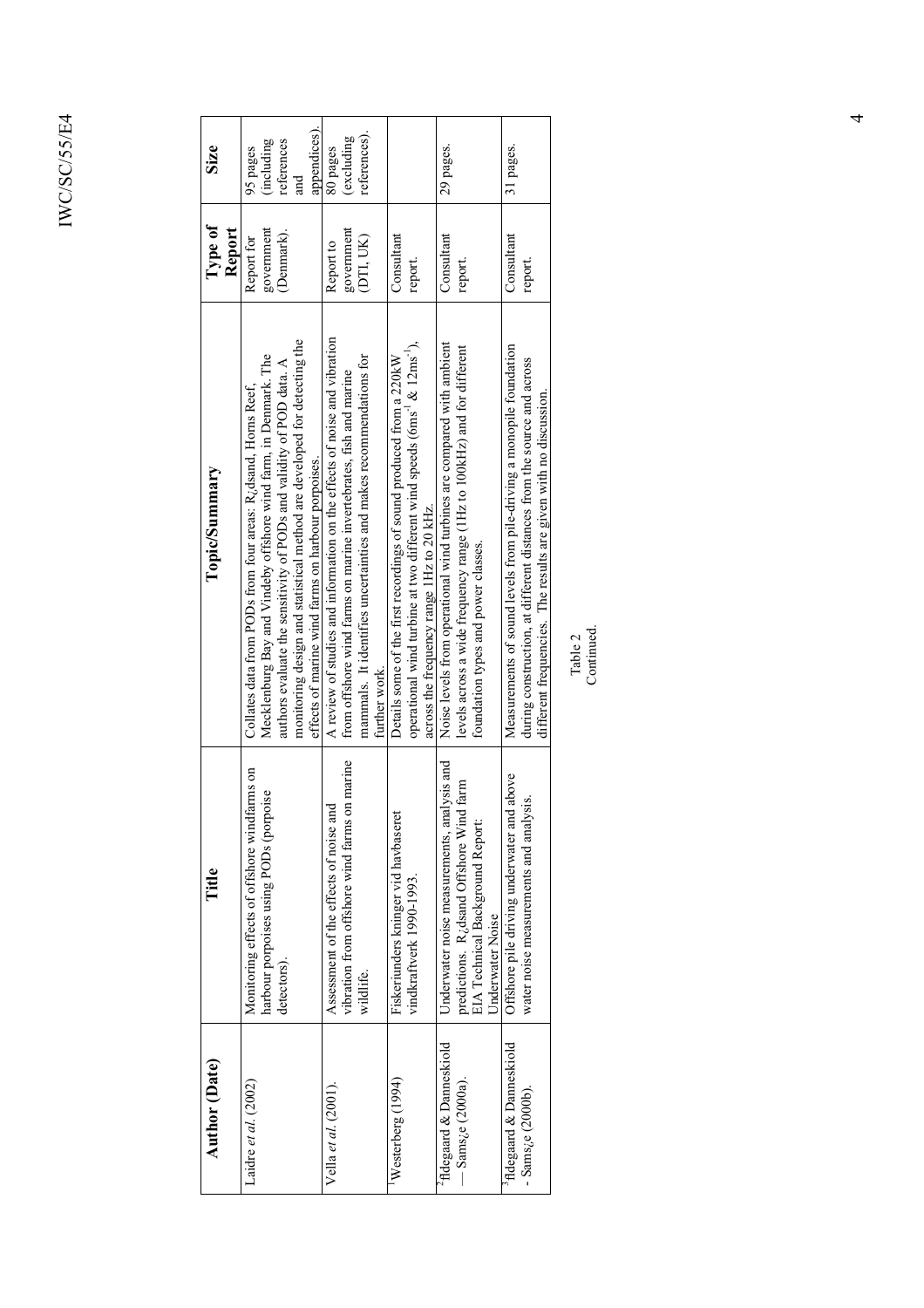# **PRESENT AND FUTURE EXTENT OF MARINE WIND FARMS**

#### **Marine wind farm development**

The sources of information available on marine wind farms are not consistent in their formatting. Thus, in order to evaluate properly the extent of marine wind farm development, there is a need to collate information in a comprehensive and consistent format. A first attempt to do this has been made here (*see Appendix*). The need to gather available information on environmental aspects of offshore wind energy has also been recognised (for example, Bruns *et al*., 2002; Vella *et al.*, 2001).

Some trends in the present and future development of marine wind farms are evident. At present, all marine wind farms are limited to shallow, less than 10m deep, near-shore waters, within approximately 5km of the coast. However, plans are now being made for large-scale development further offshore out to EEZ boundaries (*see Appendix*). Current marine wind farms have been on a small scale, generally less than 20 turbines, but future plans are considering farms with hundreds of turbines. The largest marine wind farm to date is sited at Horns Reef, Denmark. It came into operation in December 2002 and has 80 turbines.

The actual size of the turbines has also been increasing; for example, Germany and the Netherlands are developing a wind turbine in excess of 100m high that produces in the region of 5MW (H rter, 2002). Larger scale development, larger turbines and plans to develop further offshore have wider implications for environmental impact.

#### *Europe*

As far as the authors are presently aware, there are currently 12 existing operational marine wind farms in the world and all of these are in Europe. World wide, a number of marine wind farms are in various stages of development. There are projects under construction, projects with approval, planned projects that are still under consideration and a number of other project proposals. An indication of the scale and distribution of current and planned development is given in *Figure 1*, which shows marine wind farm developments in northern Europe (*also see Appendix*).

Coastal regions of the North and Baltic Seas are set to become hot spots for development because many European countries have extensive plans for future projects near-shore and beyond their respective territorial waters, Germany, Denmark and the UK in particular. Germany has plans to build very large turbines and situate them more than 30km offshore in depths of 20-35m. Potential development of marine wind farms is not limited to northern Europe. In Italy, for instance, there is a lot of interest offshore (Rosenbeck, 2001).

#### *United States*

Currently, there are no operational marine wind farms in the US. However, two are set for construction and a number of others have been planned for the eastern seaboard (Parenteau, 2002) (*also see Appendix*). The US has a great potential for offshore wind energy because of its extensive coastline and these projects will constitute an extensive and large scale development of the Outer Continental Shelf.

#### *Asia and the rest of the world*

There are no operational marine wind farms in Asia, of which the authors are aware, but the terrestrial wind industry is developing rapidly in some countries. The main limitations for future developments will be financial and infrastructural (*see below*). China had a total installed capacity of 400MW by the end of 2001 (Zhipeng & Zhigang, 2002) but the majority of turbines have been imported, so development of near-shore and offshore wind resources is not imminent. Similarly, India has a relatively large operational terrestrial wind capacity; 1094MW of power was installed in 2000 (Whitman, 2001).

#### **Factors influencing development and environmental impact assessment**

The status of the wind energy industry varies in different countries. The expense, expertise and infrastructure required for a viable marine wind farm development means that the terrestrial sector is generally explored first. So the state of the terrestrial sector, to a certain extent, reflects potential for development of marine wind farms. In addition, the marketplace, subsidies and other investment encouragement are important factors that influence the extent of future marine wind farm development (H rter, 2002). For example, although Sweden has three operational marine wind farms and full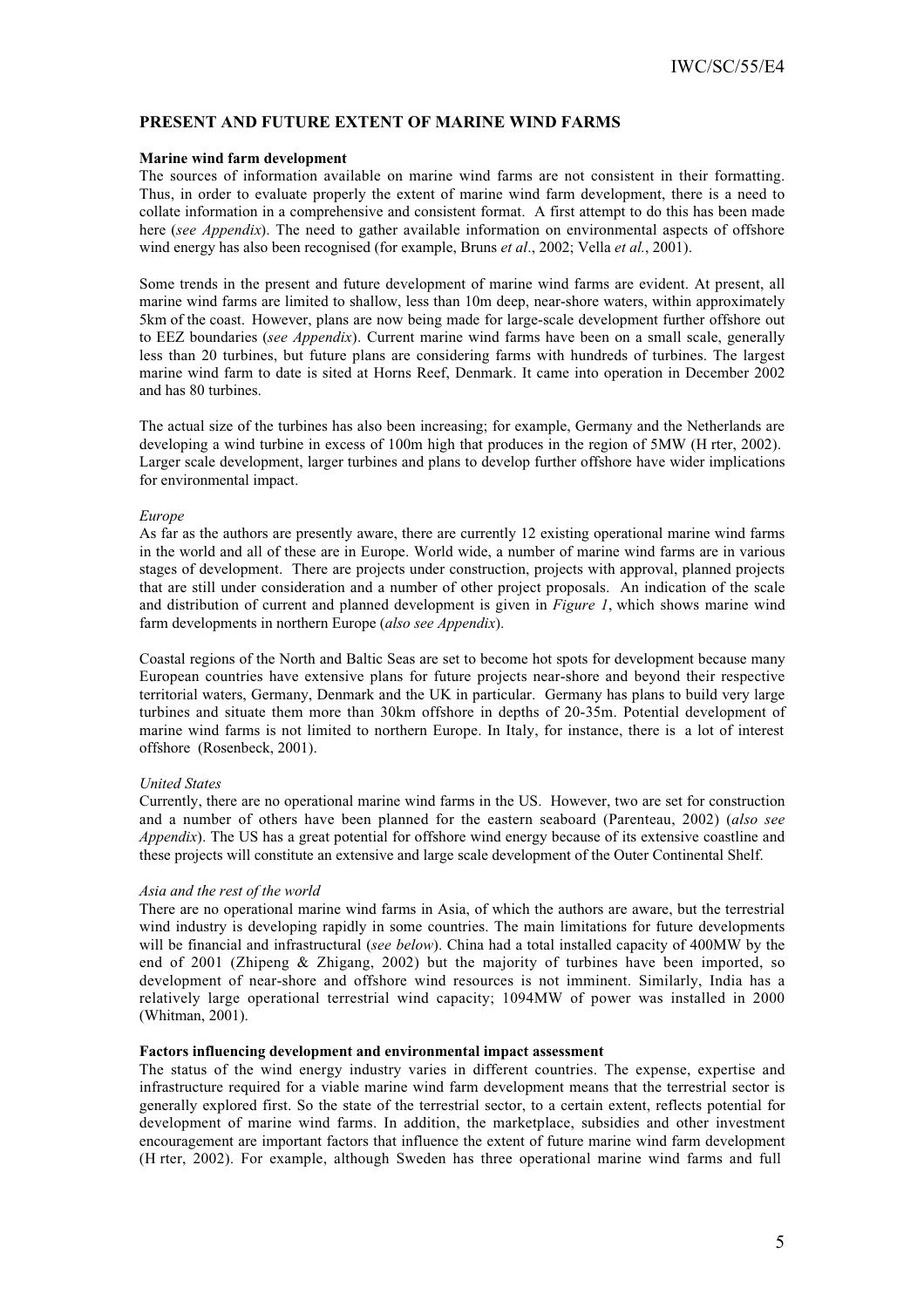permission for two further projects, further viable development is uncertain (Wizelius, 2002). Sweden also has an extensive terrestrial wind resource that has not been explored.

The levels of environmental investigation into possible effects and precise methods of environmental impact assessment (EIA) also differ between countries (Bruns *et al*., 2002). The soundness of the framework for planning and consent for proposed marine wind farms on the Outer Continental Shelf in the US has also recently been questioned (Parenteau, 2002).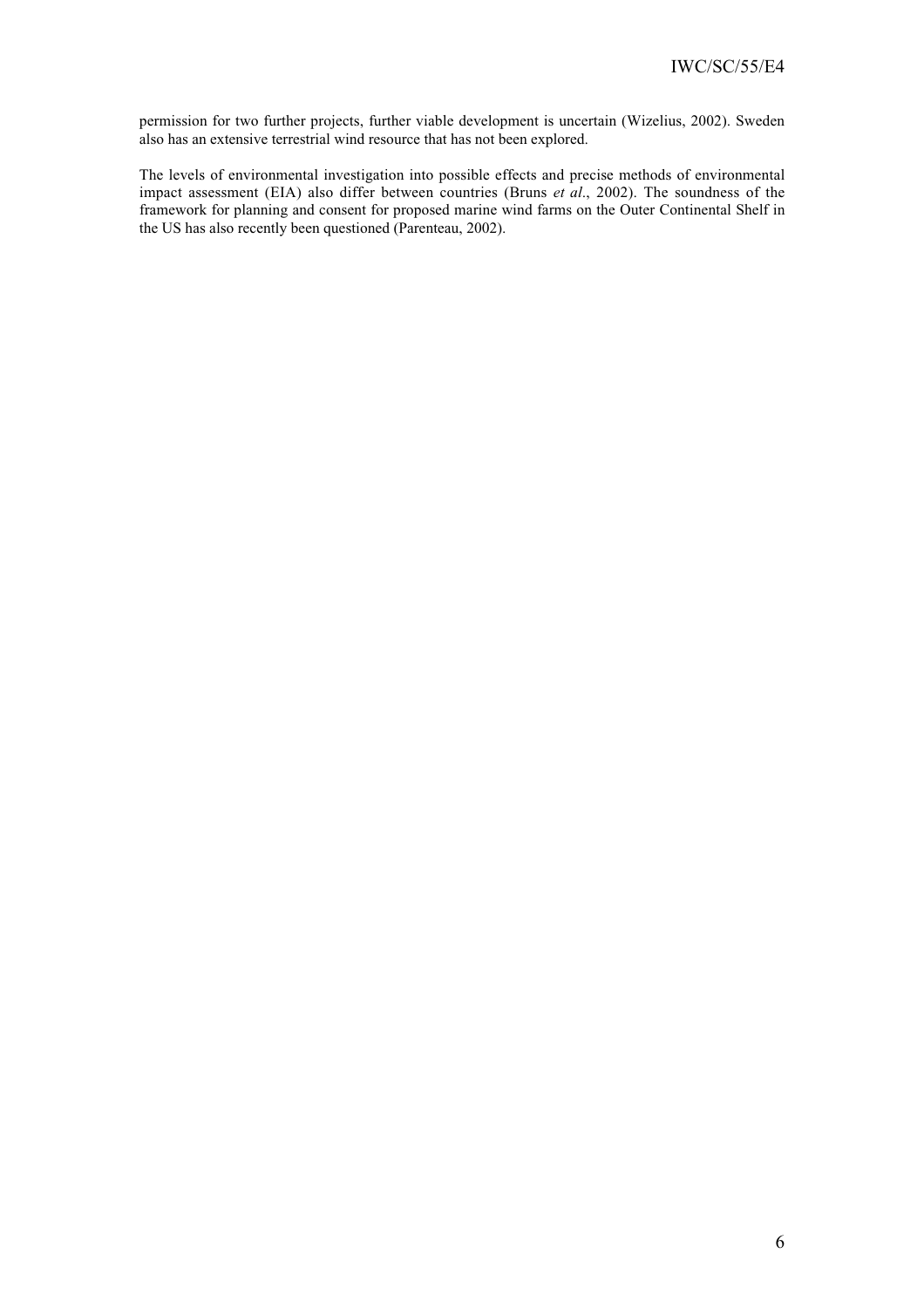

Figure 1<br>Map of distribution of current and planned near-shore and offshore marine wind farms in northern Europe. Map of distribution of current and planned near-shore and offshore marine wind farms in northern Europe.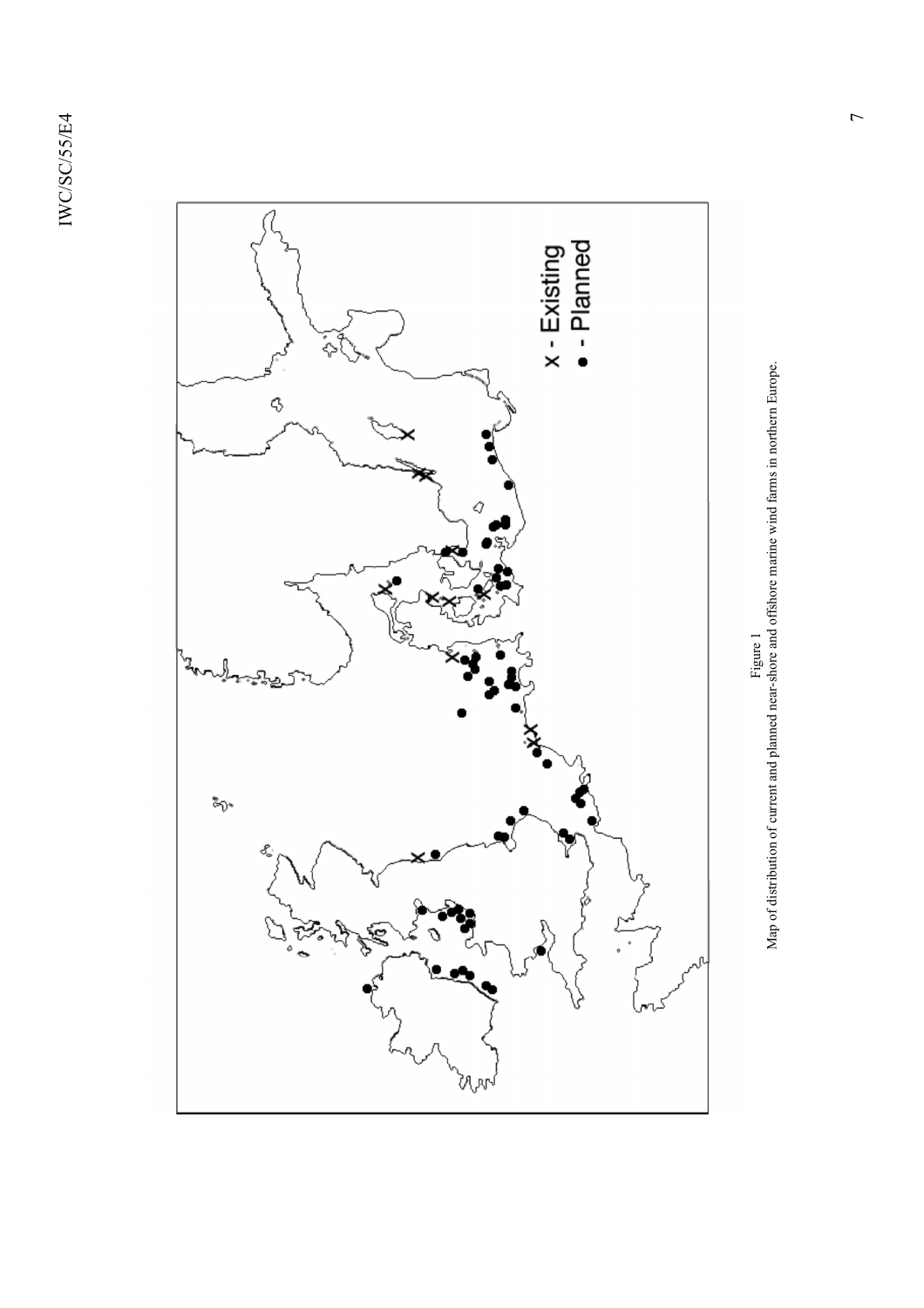# **LATEST INFORMATION ON IMPACTS OF MARINE WIND FARMS**

# **General Considerations**

The environmental impacts of marine wind farms can be viewed as long or short-term and each stage of a marine wind farm development has associated impacts. The construction and decommissioning phases have many short-term associated impacts while the operational phase is likely to be a major source of long-term impact. Generally, greatest concern has been raised about the operational phase because of its potential for long term impact (WWF & TWT, 2001).

Activities that are of particular importance to cetaceans are listed below:

Activities likely to cause short term impacts:

- seismic exploration;
- intense noise due to ramming/piling, drilling and dredging operations;
- increased vessel activities during exploration and construction:
- increased turbidity due to construction and cable laying; and, later,
- decommissioning of wind farms. (This may involve the use of explosives.)

Activities likely to cause long term impacts:

- the presence of structures (physical presence of the towers and artificial reef effects);
- continual operational noise and vibrations emanating from the wind turbines;
- electromagnetic impacts due to cabling that may impact navigation (this may be of particular concern for elasmobranchs (Gill & Taylor, 2001)); and,
- increased vessel traffic, from maintenance operations, for instance.

Cumulative impacts, on a local and regional scale, may result from a number of these activities in combination and, potentially, they may also act to cause negative environmental consequences in combination with other marine activities.

The number and arrangement of turbines and the site location vary considerably depending on the specific project. There may be one to several hundreds of turbines arranged in rows or clusters and a variety of different foundation types are used depending on local circumstances (Engell-S¿rensen & Skyt, 2001b). The number and size of turbines, the arrangement and the foundation type all have different implications for environmental impact. Different foundation types require different construction operations. The construction phase is commonly very intensive (Laidre *et al*., 2001). For driven monopile foundations, pile-driving activity will consist of repetitive percussive impacts lasting for hours. The pile-driving of one monopile at the proposed R¿dsand marine wind farm will last for four hours and there are 72 turbines to build (Engell-S¿rensen & Skyt, 2000a). Furthermore, the foundation type of each turbine will affect the transmission of noise to the water during the operational phase (fldegaard & Danneskiold — Sams¿e 2000a).

# **Areas of Research**

Much of the consideration given to the impacts of marine wind farms on cetaceans has focused on harbour porpoises and some dolphin species. Little attention has been paid to other odontocete species and the authors not aware of any studies to assess the possible impacts of offshore wind farms on baleen species. Most other literature on the environmental impacts of marine wind farms deals with impacts on other wildlife (*see Table 2, above*).

Due to a lack of data and conclusive evidence, the available reports tend to vary in their interpretation of the significance of the potential environmental impacts of marine wind farms. (This may also be affected by how precautionary the authors are in their evaluation.). For example, one report comments that odontocetes are likely to show initial avoidance, followed by habituation and possibly attraction to wind farms as feeding grounds (Vella *et al*., 2001). Whereas in another report, it is suggested that cetaceans will be temporarily displaced over a wide area during construction and decommissioning phases. Then, the report goes on to suggest they will be displaced more permanently over a smaller area during the operational phase, and, unless this area is a critical habitat, the overall effect is expected to be insignificant (Hoffman *et al*., 2000). Similarly, the extent to which artificial reef effects are considered to be significant also varies in the literature (ETSU, 2000; Hoffman *et al*., 2000; Vella *et al*., 2001).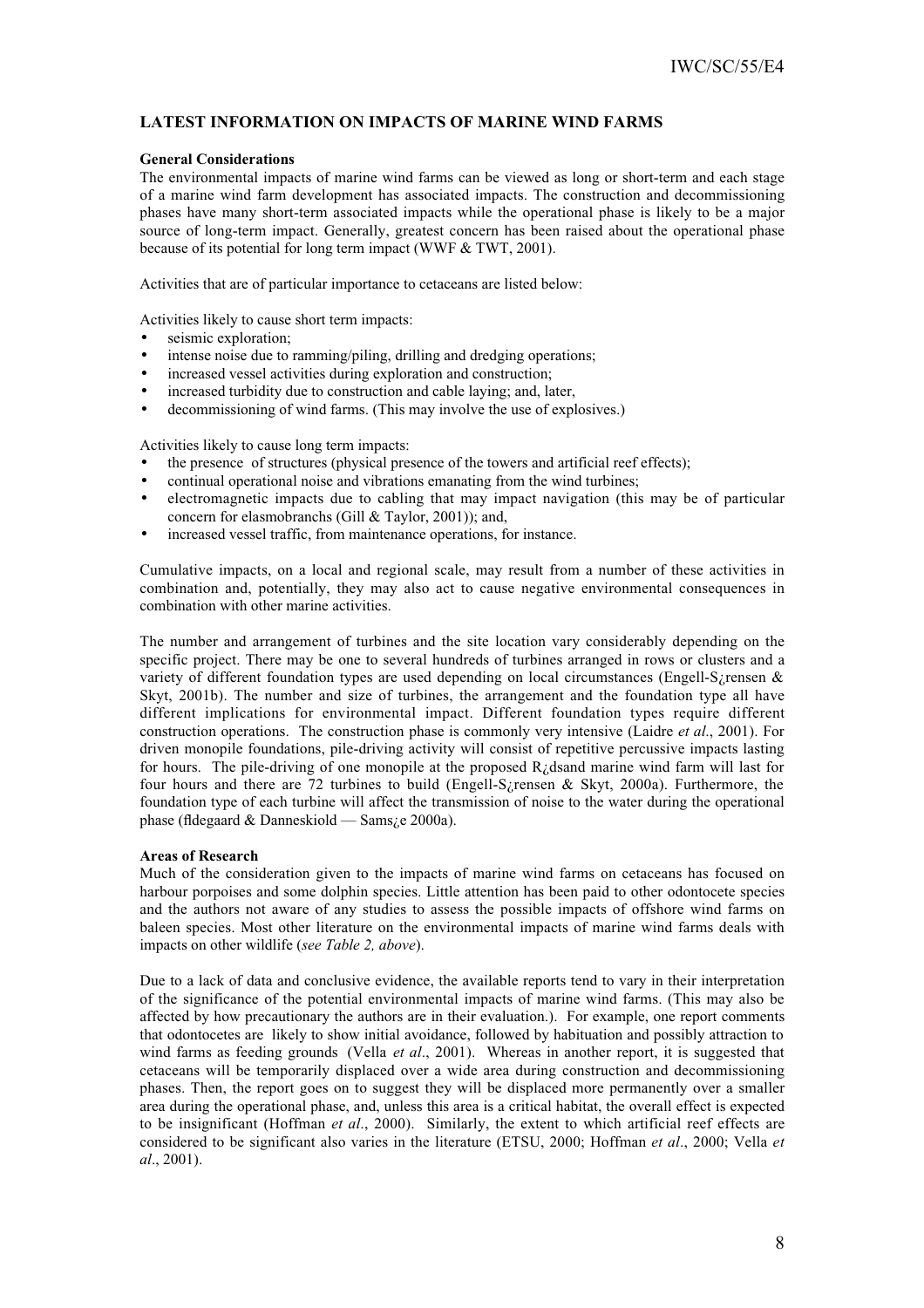Sightings of harbour porpoises (*Phocoena phocoena*) entering the marine wind farm area at Vindeby (Skov *et al*., 2002) illustrate that porpoises still traverse this area, despite the presence of the marine wind farm. However, this does not tell us whether they are being impacted in any way by the farm or allow us to say how significant any such impact might be. A porpoise might still enter an area that is of key biological importance to it, despite negative consequences, and exposure to certain sound levels for a prolonged period might adversely affect it (perhaps causing hearing deterioration). Anecdotal observations of harbour porpoises within the proposed marine wind farm area at  $R_{\lambda}$  dsand (Carstensen *et al*., 2001) mean there is a potential for the proposed development to interfere with porpoise movements.

#### *Noise*

Noise has the potential to cause short and long term impacts (*see above*). It is a potential source of disturbance to cetaceans and could lead to displacement from an area and therefore loss of access to potentially important habitat. The widespread development of marine wind farms (for example, *see Figure 1*) means this could be significant.

Noise is produced during the construction, operational and decommissioning phases and by associated vessels. At present, very little research has focused specifically on the impact that noise produced from individual wind turbines or entire marine wind farms might have on cetaceans. Furthermore, relevant data from existing operational wind farms is only very slowly becoming available. It will be of importance to establish sound emission levels from all of the phases of wind farm development and give consideration to their consequences and their mitigation.

Recordings of noise during pile-driving activity at land, Sweden, showed that sound levels had not reduced significantly at a distance of 760m, compared to the level at 30m (fldegaard & Danneskiold — Sams¿e 2000b). Sound levels from pile-driving impacts exceeded ambient levels in the frequency range 4Hz to 20kHz and peaks varied with distance from source and were in the 250Hz to 400Hz range. Cetaceans have not been specifically addressed in relation to this form of noise and no evaluation of these results, of which the authors are aware, has been carried out for cetaceans. However, on the basis of these measurements, Henriksen *et al*. (2001a; *in* Laidre *et al*., 2001) noted concern about the potential effects on marine mammals. They indicated that there is a high risk of hearing damage in the vicinity of pile-driving and that the animals will be able to hear the noise over a large area . Other reports have indicated that sound levels for pile-driving are in the range of 50-100Hz and 150dBre.1 Pa at 1m (Richardson *et al* ., 1995).

Operational farms have been reported to produce broadband low frequency noise above ambient levels (fldegaard & Danneskiold — Sams¿e 2000a) and at the lower end of the threshold frequency spectra of selected representative odontocetes (Richardson *et al*., 1995). fldegaard & Danneskiold - Sams¿e 2000a ) showed that marine wind turbines with different foundation types emit sound with different characteristics. Turbines with concrete foundations emit higher noise levels below 50Hz and lower levels between 50Hz and 500Hz, than those with monopile foundations. Westerberg (1994) Details some of the first recordings of sound produced from a 220kW operational wind turbine at two different wind speeds ( $6\text{ms}^{-1}$  &  $12\text{ms}^{-1}$ ), across the frequency range 1Hz to 20 kHz. It was found that, although higher wind speeds meant that higher noise levels were emitted from marine wind turbines, the relative level of noise above ambient did not change because ambient noise levels increased in line with wind speed.

The zone of audibility and potential zone of exclusion around operational marine wind turbines and marine wind farms has not been clearly defined. Different studies reach different conclusions, perhaps affected by local conditions. By comparing the auditory sensitivities of odontocete species for different frequencies with the characteristics of the sound emitted from wind turbines, Henriksen *et al* (2001b) predicted that the maximum detection distance for harbour porpoises is likely to be in the region of 50m from an operational wind turbine. Whereas from sound recordings made at the marine wind farms at Vindeby in Denmark and Gotland (Bockstigen) in Sweden it was predicted that noise from a wind turbine will be audible to marine mammals only up to 20m from its foundations (Bach *et al*., 2000).

Furthermore, there is a potential for different sound emission characteristics from the larger turbines likely to be employed in deeper waters. Noise levels from 2MW turbines are predicted to be higher than turbines of the 500kW class at frequencies below 100Hz and lower at frequencies above 100Hz (fldegaard & Danneskiold — Sams¿e 2000a).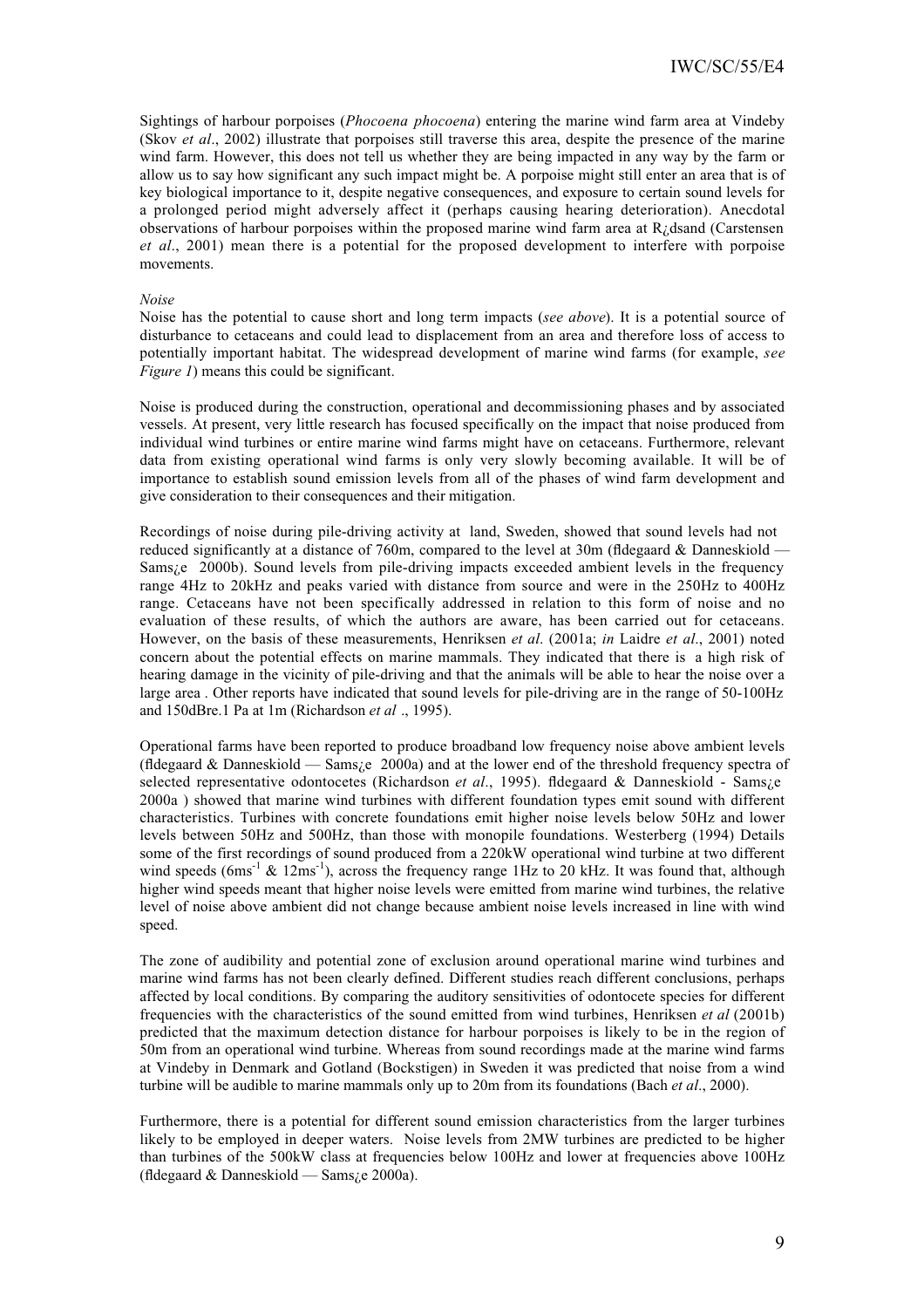### *Habitat Use / BACI / Distribution and Relative Abundance*

One study has specifically looked at the presence and movements of cetaceans within a proposed marine wind farm area. The motivation for this study has been the implementation of a BACI (Before/After Controlled Impact) design to EIA (Skov *et al*., 2002). This research has looked at harbour porpoises, using PODs (Porpoise Detectors). PODs promise to be a useful and reliable tool for monitoring distribution and relative abundance of animals in an area, giving an idea of habitat use. Skov *et al.* (2002) tested the reliability and validity of POD data for this purpose and developed statistical tests for their data. They recommend a robust monitoring design.

Previously, in studies at R¿dsand and Vindeby offshore wind farms, it had not been possible to draw conclusions from the data collected due to practical difficulties (Carstensen *et al*., 2001). However, continued deployment of PODs should aid future comparisons aiming to detect and assess any changes in harbour porpoise activity due to marine wind farms. Some PODs remain in place and Skov *et al*. (2002) recommend that monitoring be continued at all positions.

#### *Other Wildlife*

The impacts of marine wind farms on seals have been investigated. Using the same method as for harbour porpoises, Henriksen *et al*. (2001a) predict that seals may hear the noise emitted from marine wind farms at a distance of up to 1km. Tracking studies at the proposed  $R_{\zeta}$ dsand marine wind farm have not been able to address fine scale movement of seals within the study area (Laidre *et al*., 2001). However, Laidre *et al.* were able to make inferences about seal home ranges and how seals use the general area. They note that because grey seals (*Halichoerus grypus*) have large home ranges they do not use the wind farm area very often and that harbour seals (*Phoca vitulina*), which have a more localised habitat, do not use the wind farm area.

Changes to habitat and changes in prey species resulting from wind farm installations can be expected to affect cetaceans and seals (Hiscock *et al*., 2002). The effect that marine wind farms have on fish has been the focus of a number of reports (*see Table 2*). For instance, there is a potential for electromagnetic fields emanating from undersea cables to affect the movements of some fish species (Engell-S¿rensen, 2002; Gill & Taylor, 2001). This issue is also being considered in the proposed R¿dsand marine wind farm EIA (Engell-S¿rensen, 2002). Artificial reef effects have been predicted to influence the numbers of fish in a marine wind farm area (Vella *et al*., 2001). However, the significance of this effect, to form a food chain basis, has been questioned (Hoffman *et al*., 2000).

The effects of different types of construction on fish have been evaluated for factors such as sediment spill (Engell-S¿rensen & Skyt, 2001b) and noise (Engell-S¿rensen, 2002). Noise emitted from piledriving activity may also effect fish (Engell-S¿rensen & Skyt, 2001b). Engell-S¿rensen & Skyt use results from the baseline study by fldegaard & Danneskiold — Sams¿e (2000b; *outlined above*) to assess the impact of pile-driving. However, in a different report, Engell-S¿rensen & Skyt (2001a) use results from another baseline study by fldegaard & Danneskiold — Sams¿e (2000a) to assess the impact of noise from operational marine wind farms. It is clear that more baseline studies are required to draw conclusions in future assessments, especially considering the variation in sound transmission conditions between sites. There is also a need for this kind of assessment to be carried out for cetacean different species.

# **LACK OF INFORMATION AND AREAS OF CONCERN**

There is a lack of information about the potential impacts that marine wind farms have on cetaceans. It is also evident that the majority of research work to date has been conducted in inshore waters around Europe. This is because this is where the current development is focused (*see Figure 1, above*). Yet the potential for widespread development elsewhere, in the US particularly, should be an incentive to initiate more research.

It is not unreasonable to propose that the parties to ASCOBANS (the Agreement on the Conservation of Small Cetaceans in the Baltic and North Seas), as part of their commitment to cetacean conservation, should be responding to marine wind farm developments. They could be initiating research into effects and mitigation of any impacts that may threaten the status of small cetaceans. Furthermore, the harbour porpoise and the bottlenose dolphin are species of primary concern in Europe and are listed on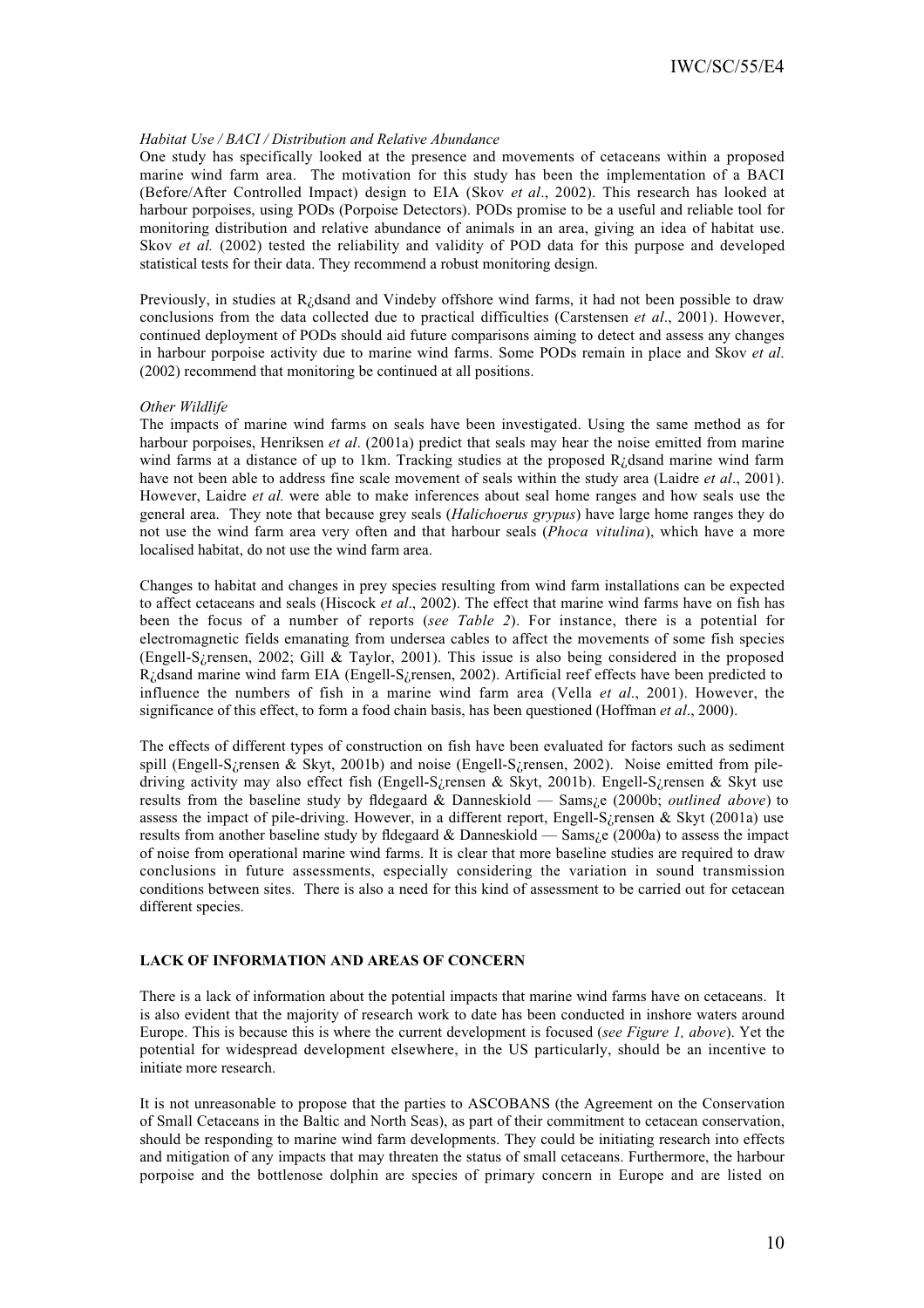Annexes 2 and 4 of the Habitats and Species Directive (Council Directive 92/43/EEC). All cetaceans are listed on Annex 4. Therefore, European countries would appear to have a requirement to research and respond to the precise nature and significance of any impacts that may affect these species.

### **CONCLUSIONS AND RECOMMENDATIONS**

It has been shown that although marine wind farms are limited to certain areas at present, the industry is set for massive expansion with the implementation of various planned projects. International renewable energy policy is likely to drive these projects swiftly to completion. It appears that marine wind farm development is continuing without a sound understanding of the long-term impacts that could result.

#### **Baseline data**

Knowledge of the abundance and distribution of cetaceans in many parts of the world, as well as of important habitats, remains significantly limited. This is a considerable problem in relation to the assessment of suitable locations for wind farms with respect to cetaceans because it is difficult to identify important habitat areas. Therefore, without prior knowledge of distribution and abundance, no firm conclusions can be made as to the significance of the impact from marine wind farms.

Work is also limited on the potential for marine wind farms to displace cetaceans from habitat. Consideration might also be given to whether cetacean migrations might be affected by electromagnetic fields generated from the under surface cables, noting that cetaceans appear to be sensitive to variations in the Earth s magnetic field (Klinowska, 1990).

Although some studies have addressed measurement of the noise emitted from marine wind farms, this has only occurred on a limited basis. To properly assess the significance of noise from whole marine wind farms, comprehensive measurements of the sound produced from different numbers, arrangements, foundation types and sizes of wind turbines in different areas, coastal morphology, seabed characteristics and conditions (wind speeds and temperature for example) are required.

### **Environmental Impact Assessment and Monitoring**

It is also apparent that the EIA process is not sufficiently developed in many countries to properly address the impacts of marine wind farms on cetaceans. EIA can help mitigate the impacts of any proposed development if applied rigorously. Some recommendations for EIA in relation to marine wind farms and cetaceans are detailed here.

Consideration of impacts should begin at the initial stages of planning and encompass the entire life of the marine wind farm. Therefore, all elements of the exploration, construction, operation, maintenance and decommissioning of wind farms and any proposed extensions to the project in the future should be considered. Importantly, environmental assessment should involve dedicated baseline surveys to assess the use of the area by marine wildlife during all seasons and, in particular, the significance of the area for breeding, feeding or migration.

The current lack of knowledge of impacts should result in the application of a highly precautionary approach, especially where large scale projects are under consideration. It is also important that all potential impacts are assessed on a regional scale in a strategic assessment that takes into account other local activities. The migratory nature of many cetaceans as well as the restricted nature of others needs to be considered.

There should be extensive public consultation at each stage of the process, including before decisions are made about site selection. Care should be taken to mitigate impacts to the fullest extent possible through considered site selection, design and monitoring. Once underway, the project should involve continuous monitoring and evaluation of impacts on all cetaceans, other marine life and the marine environment. Evaluation and monitoring reports need to be submitted to the appropriate bodies, including government agencies and relevant conservation organisations.

#### **Other recommendations**

Considering the uncertainties surrounding the potential impacts of marine wind farms, designated protected areas should be granted additional protection mechanisms, such as extended buffer zones.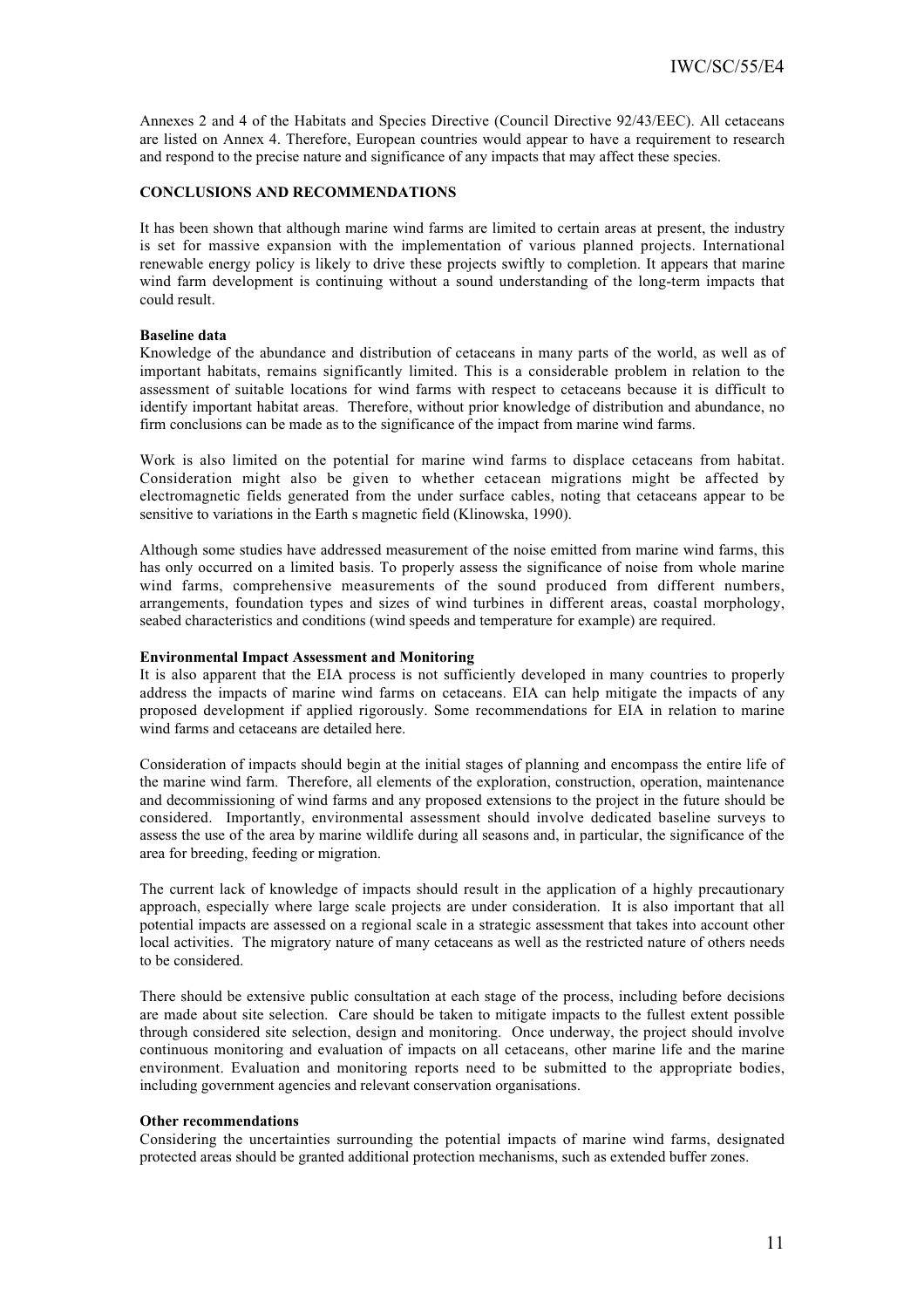A comprehensive list that details all existing marine wind farms and all developments in every stage of planning needs to be compiled and this would require the co-operation of governments, researchers and developers. Agreeing on a standard format and using common, advanced, mapping techniques, such as GIS, would promote compatibility with different users in different countries. It would also allow a comparison with other marine activities to facilitate further consideration of the potential for cumulative impacts.

In addition, international co-operation is called for to enable an international strategic environmental assessment that deals with the potential impacts of marine wind farms. A particular need for such an approach has been illustrated for northern European countries (*Figure 1*). The International Whaling Commission, CMS and ASCOBANS could potentially act as mediators for the co-operation required for such an ambitious undertaking. The authors support this concept in principle.

#### **REFERENCES**

AWEA. 2002. http://www.awea.org.html. Accessed February 2003.

Bach, S., Teilmann, J. & Henriksen, O.D. 2000. VVM-redeg¿relse for havm¿lleparker ved R¿dsand. Teknisk rapport vedr¿rende marrsvin. Rapport til SEAS. 41 pp.

Bruns, E., Andersson, A. & Thor, S.E. 2002 Environmental issues of offshore wind farms. IEA R&D Wind Tropical Expert Meeting 23<sup>rd</sup> and 24<sup>th</sup> of September, Husum, Germany.

BWEA. 2001. http://www.offshorewindfarms.co.uk/im/images.html.

Carstensen, J. Henriksen, O.D. & Teilmann, J. 2001. Status report of the pilot project: Porpoise detectors (PODs) as a tool to study potential effects of an offshore wind farm on harbour porpoises at R¿dsand . Technical Report for the Ministry of the Environment, Denmark, June 2001.

DTI, 2003. http://www.dti.gov.uk/energy/greenhousegas/greenhousegas.pdf.

Engell-S¿rensen, K. 2002. Possible effects of the offshore wind farm at Vindeby on the outcome of fishing: The possible effects of electromagnetic fields and noise. Bio/consult as report prepared for SEAS, Doc. No. 1920-003-001-rev.2.

Engell-S¿rensen, K. & Skyt, P.H. 2000a. Evaluation of the Effect of Noise from Offshore Pile-Driving on Marine Fish. Bio/consult report prepared for SEAS, Doc. No. 1980-1-03-1-rev. 2.UK.

Engell-S¿rensen, K. & Skyt, P.H. 2001b. Evaluation of Sediment Spill from Offshore Wind Farm Construction on Marine Fish. Bio/consult report prepared for SEAS, Doc. No. 1980-1-03-2-rev. 1.UK.

ETSU, 2000. An assessment of the environmental effects of offshore wind farms. Report to ETSU (Department of Trade and Industry) W/35/00543/REP

EWEA. 2001. http://www.ewea.org.html.

Flowers, L. T. and Dougherty, P. J. 2002. Wind Powering America: Goals, Approach, Perspectives and prospects. Presented at 2002 Global Wind Power Conference, Paris, France April 2002.

Gill, A.B. & Taylor, H. 2001. The potential effects of electromagnetic fields generated by cabling between offshore wind turbines upon elasmobranch fishes. CCW Science Report No. 488.

Henriksen, O.D., Teilmann, J. & Dietz, R. 2001a. Notat vedr. Effekter p marsvin og s ler fra nedramming af monopilefundamenter til havbaseerede vindm¿ller. Unpubliseret notet til Se-AS. 6 pp.

Henriksen, O.D., Teilmann, J., Dietz, R. & Miller, L. 2001b. Does underwater noise from offshore wind farms potentially affect seals and harbour porpoises? Poster presented to the 14<sup>th</sup> biennial conference on the biology of marine mammals, Vancouver, Canada.

Hiscock, K., Tyler-Walters, H. & Jones, H. 2002. High Level Environmental Screening Study for Offshore Wind Farm Developments - Marine Habitats and Species Project. *Report from the Marine*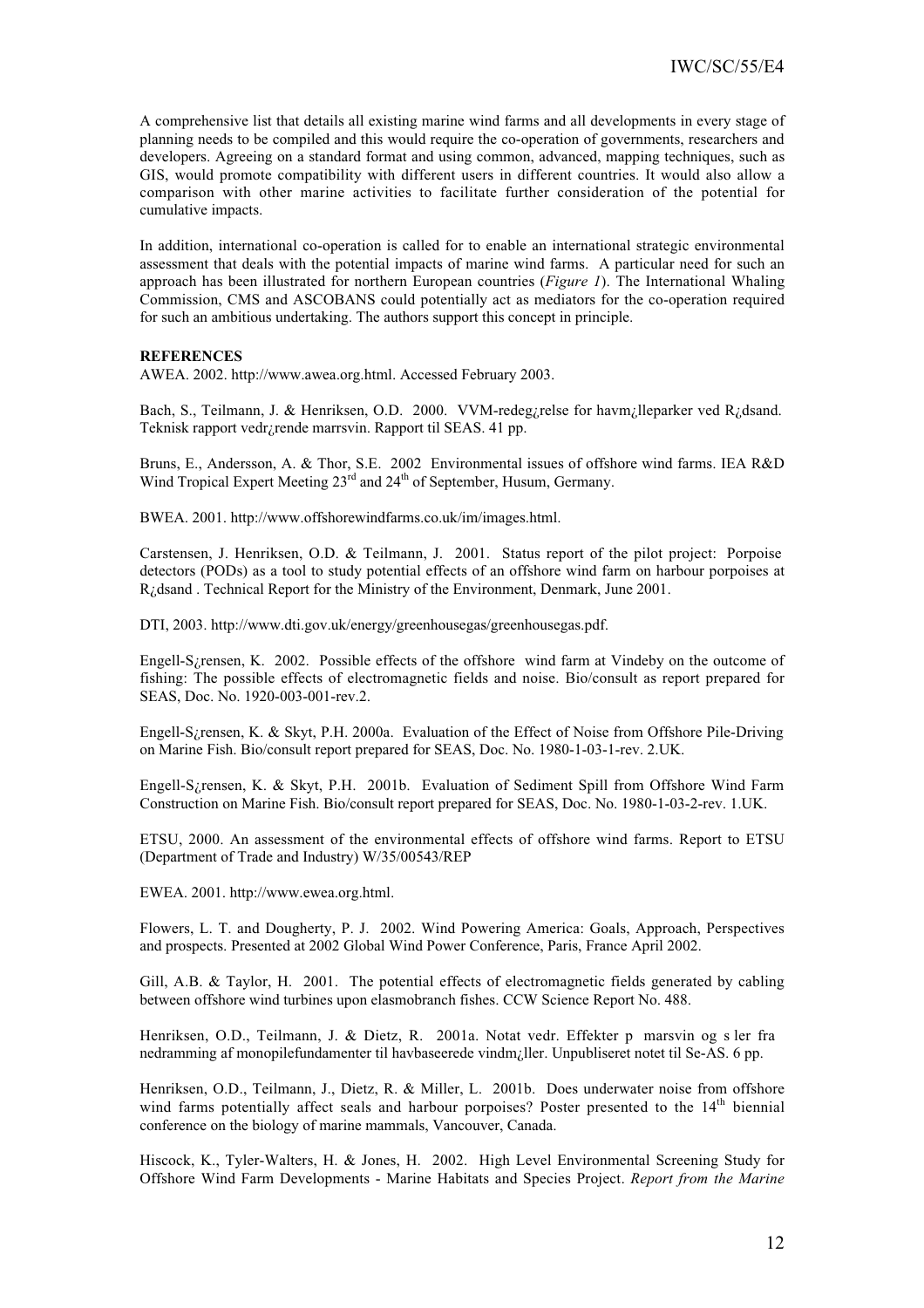*Biological Association to the Department of Trade and Industry New & Renewable Energy Programme. (AEA Technology, Environment Contract: W/35/00632/00/00.)*

Hoffman, E., Astrup, J., Larsen, F, Munch-Petersen, S. & Str¿ttrup, J. 2000. Effects of marine windfarms on the distribution of fish, shellfish and marine mammals in the Horns Rev area. Report to ELSAMPROJEKT A/S, Danish Institute for Fisheries Research.

H rter, A. 2002. German Offshore Wind Projects Planning and Status Quo. Report from the Conference Offshore Wind Energy, Cuxhaven, 7-8<sup>th</sup> March, 2002. http://www.offshoreconference.de.

International Energy Agency. 2002. IEA Statistics: Renewables information 2002.

Klinowska, M. 1990. Geomagnetic orientation in cetaceans: behavioural evidence. *In:* J.A. Thomas & R.A. Kastelein (eds.) *Sensory abilities of cetaceans*. Plenum Press, New York.

Laidre, K., Henriksen, O.D., Teilmann, J. & Dietz, R. 2001. Satellite tracking as a tool to study potential effects of an offshore wind farm on seals at R¿dsand. Technical report for the Ministry of the Environment and Energy, Denmark.

Offshore Wind Energy 2003. http://home.planet.nl/~windsh/offshore.html.

Parenteau, P. 2002. Cape wind amicus brief. Unpublished draft amicus curiae. Contact pparenteau@vermontlaw.edu.

Perry, D. 2003. Watchdog s warning on plans for windfarms. *Aberdeen Press & Journal* 20/03/2003.

Richardson, W.J., Greene, C.R., Malme, C.I. & Thompson, H.H. 1995. *Marine Mammals and Noise*. Academic Press, San Diego.

Rosenbeck, M. 2001. Eurowind in Italy. *Reuters*, 26/3/01.

Skov, H., Carstensen, J., Henriksen, O.D., Teilmann, J. 2002. Monitoring effects of offshore windfarms on harbour porpoises using PODs (porpoise detectors). Technical Report for the Ministry of the Environment, Denmark, February 2002.

Vella, G., Rushforth, I., Mason, E., Hough, A., England, R., Styles, P., Holt, T. & Thorne, P. 2001. Assessment of the effects of noise and vibration from offshore wind farms on marine wildlife. Report to ETSU (Department of Trade and Industry), W/13/00566/00/REP.

Westerberg, H. 1994. Fiskeriunders kninger vid havbaseret vindkraftverk 1990-1993. Fiskeriverket. Rappot 5 - 1994. G teborgsfilialen Utredningskontoret I J nk bing.

Whitman, J. 2001. Spain is a World Leader in Wind Energy. *The Business Link*, Spring 2001, 10pp.

Wizelius, T. 2002. Offshore windpower in Sweden. SINO European Energy Networks. http://www.opet.net.cn/international/wind/china/second.htm

World Wildlife Fund & The Wildlife Trusts, 2001. Offshore Wind Energy. *Marine update 49.*

Zhipeng, L. & Zhigang, L 2002. Wind Power Development in China. SINO European Energy Networks. http://www.opet.net.cn/international/wind/china/second.htm

fldegaard & Danneskiold — Sams¿e A/S 2000a. Underwater noise measurements, analysis and predictions. R¿dsand Offshore Wind farm EIA Technical Background Report: Underwater Noise, Dec 2000. Report no. 00.792 rev.1.

fldegaard & Danneskiold — Sams¿e A/S 2000b. Offshore pile-driving underwater and above-water noise measurements and analysis. Report no. 00.887.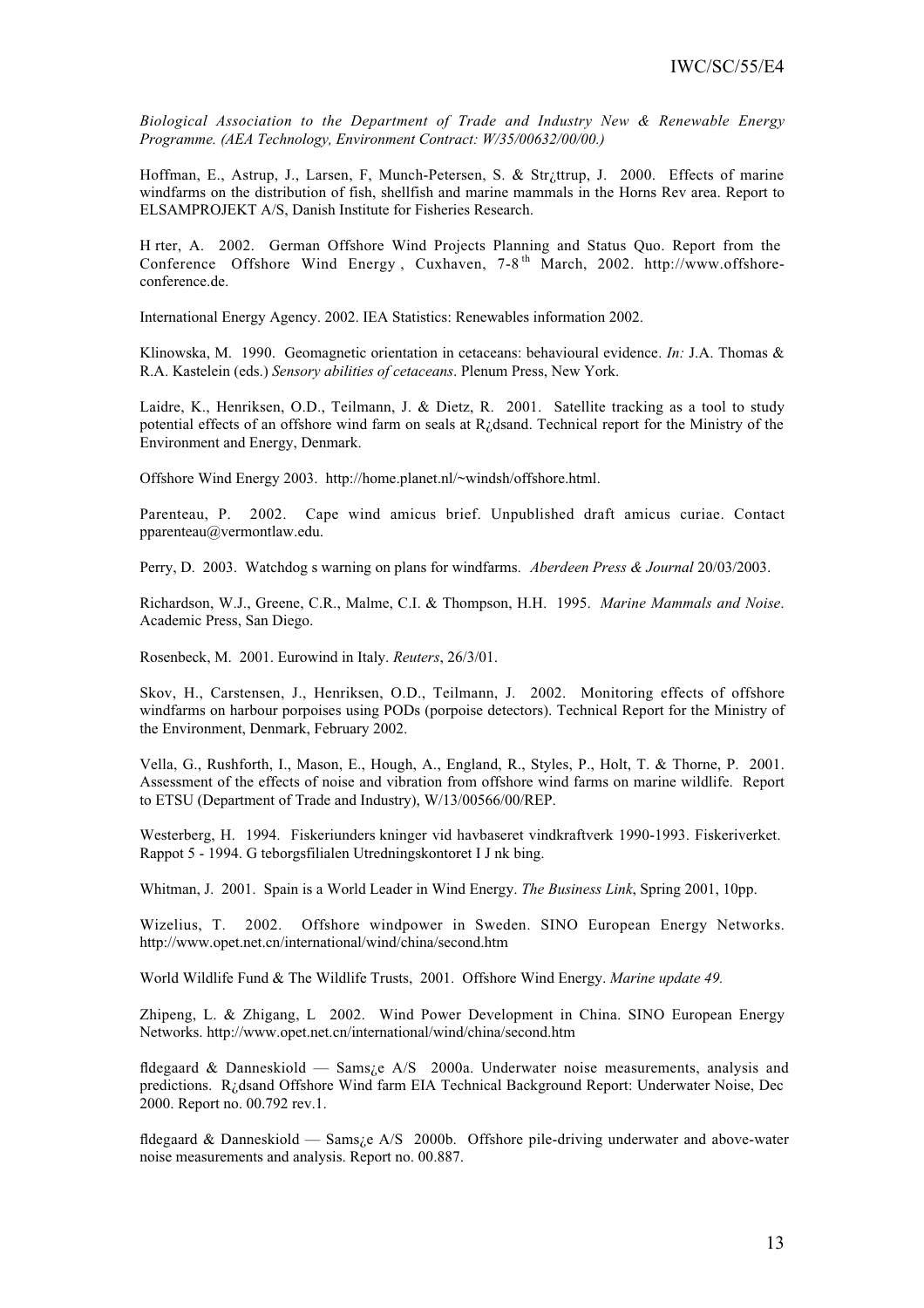# **APPENDIX APPENDIX**

The following table is a list of the operational and planned marine wind farms in selected countries. The following table is a list of the operational and planned marine wind farms in selected countries.

| Location                             | Stage       | <b>MMI</b><br>Total | Distance to<br>Shore | Area              | Water depth    | Number of Turbines, rating and<br>arrangement | Foundation              | <b>Notes</b>            |
|--------------------------------------|-------------|---------------------|----------------------|-------------------|----------------|-----------------------------------------------|-------------------------|-------------------------|
| <b>DENMARK</b>                       |             |                     |                      |                   |                |                                               |                         |                         |
| Operational                          |             |                     |                      |                   |                |                                               |                         |                         |
| Vindeby (north coast Lolland Island) | 1991        | 4.95                | .5-3.0km             |                   | $2.5 - 5m$     | 11 (Bonus 450kW) two rows                     | Concrete caisson        |                         |
| Tun¿Knob                             | 1995        | Ω                   | 6km                  |                   | $3-5m$         | 10 (VestasV39 500kW) two rows                 | Concrete caisson        |                         |
| Viddelgrunden, Copenhagen            | 2000        |                     | $2-3km$              |                   | $2-6m$         | oull pevino (MM2 92snuog) 02                  | Concrete caisson        |                         |
| Horns Rev (west of BI vands Huk)     | Dec. 2002   |                     | 14-20km              | 27km2             | $6 - 14m$      | 80 (VestasV80 2MW) cluster                    | <b>Drilled Monopile</b> | possible extension area |
| Frederikshavn                        | Dec. 2002   |                     | 500m                 |                   | $\overline{m}$ | 1 (VestasV90 3MW)                             | <b>Bucket</b>           | Ex. to 12 MW Jun 2003   |
| Samso (Paludans Flak south of)       | Feb. 2003   | 9892                | 3.5km                |                   | $11 - 18m$     | 10 (Bonus 2.3MW)                              | Monopile                |                         |
| Planned                              |             |                     |                      |                   |                |                                               |                         |                         |
| Laeso (Kattegat, south of Laeso)     | prop. 2003  |                     |                      |                   |                |                                               |                         |                         |
| Omo Stalgrunde                       | prop. 2005  | $\frac{1}{2}$ م     |                      |                   |                |                                               |                         |                         |
| Gedser Reef (South of Lolland)       | prop. 2008  |                     |                      |                   |                |                                               |                         |                         |
| R gsand (Nysted, Lolland             | Oct. 2003   | 158                 | 10km                 |                   | $6 - 9.5m$     | 72 (2.2MW) a square 8 rows by 9               |                         | Construction to start   |
|                                      |             |                     |                      |                   |                |                                               |                         |                         |
| $\leq$                               |             |                     |                      |                   |                |                                               |                         |                         |
| Operational                          |             |                     |                      |                   |                |                                               |                         |                         |
| Blyth Offshore (North Sea)           | 2000        |                     | 1km                  |                   | 6m (5m tide)   | 2 (VestasV66 2MW)                             | Drilled Monopile        |                         |
| Planned                              |             |                     |                      |                   |                |                                               |                         |                         |
| Solway Firth (Robin Rigg)            |             |                     | 9.5-8.5km            |                   |                | 80                                            |                         |                         |
| Barrow                               |             |                     | 10km                 |                   |                | 30                                            |                         |                         |
| Shell Flats                          |             |                     | 7km                  | 30km2             |                | 90 (3MW)                                      | Monopile                |                         |
| Southport                            |             |                     | 10km                 |                   |                |                                               |                         |                         |
| Burbo                                |             |                     | 5.2km                |                   |                |                                               |                         |                         |
| North Hoyle (Wales)                  | Summer 2003 |                     | 6km                  |                   |                |                                               |                         | License granted         |
| Rhyl Flats (Wales)                   | 2004        |                     | 8km                  |                   |                | ន ន ន ន ន ន                                   |                         |                         |
| Scarweather Sands                    |             |                     | 9.5km                |                   |                |                                               |                         |                         |
| Kentish Flats (North Sea)            |             |                     | 8km                  |                   |                |                                               |                         |                         |
| Gunfleet Sands (North Sea            |             |                     | 7km                  | 10km2 (5x2)       |                | 30 (3.6MW)                                    |                         |                         |
| Scroby Sands (North Sea)             | Aug. 2004   |                     | 2.3km                |                   |                | 25 (1.5MW)                                    |                         | License granted         |
| Cromer (North Sea)                   |             |                     |                      |                   |                | 30                                            |                         |                         |
| -ynn (North Sea)                     |             |                     | 5km                  | 10 <sub>km2</sub> |                | 88                                            |                         |                         |
| nner Dowsing (North Sea)             |             |                     |                      |                   |                |                                               |                         |                         |
| eeside (North Sea)                   |             |                     | 1.5km                |                   |                | 30                                            |                         |                         |
| Tunes Plateau                        |             |                     |                      |                   |                | $\frac{8}{3}$                                 |                         |                         |
| Ormonde                              |             |                     |                      |                   |                |                                               |                         |                         |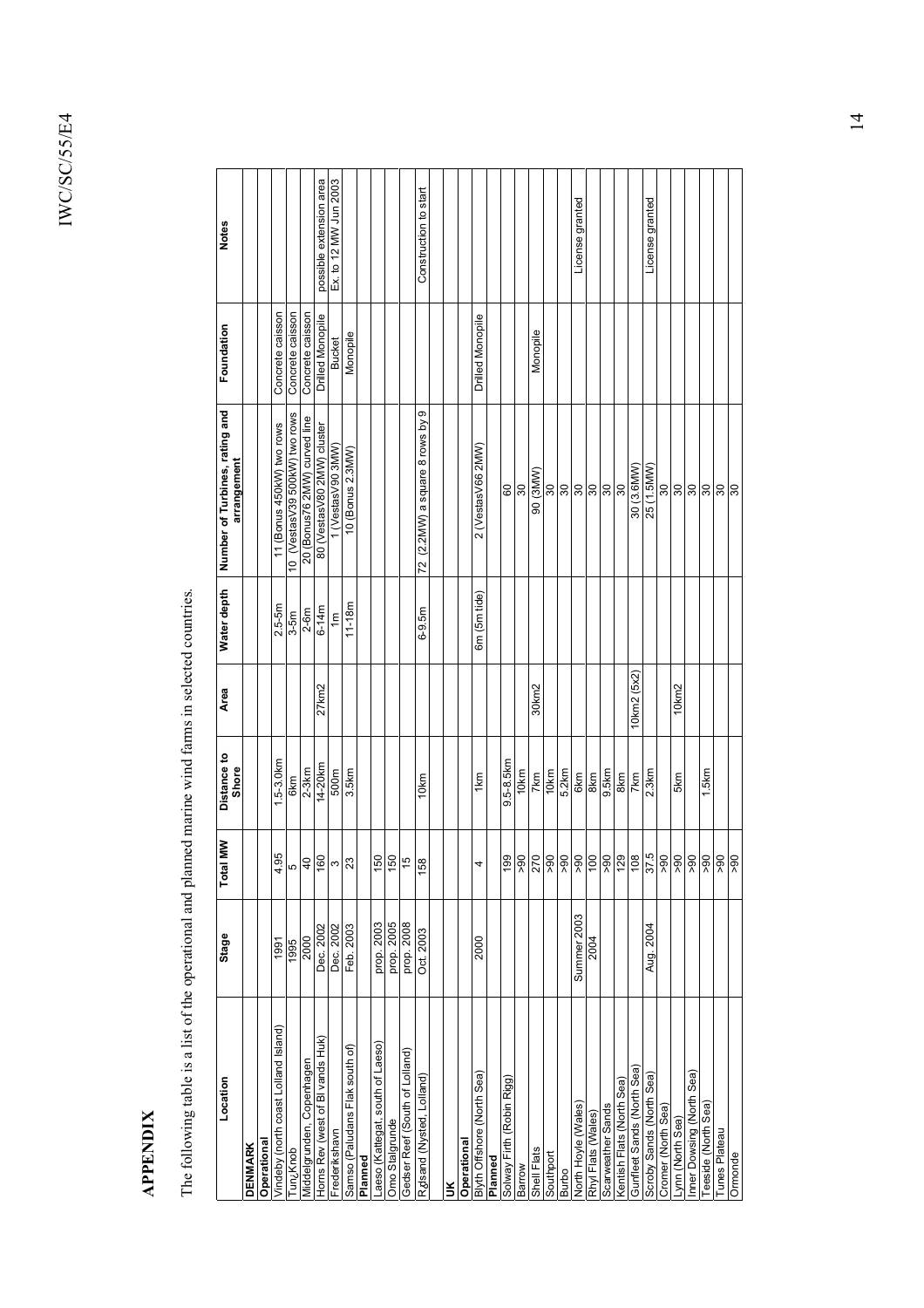| Location                              | Stage          | <b>Total MW</b>      | Distance to<br>Shore | Area | Water depth | Number of Turbines, rating and<br>arrangement | Foundation       | <b>Notes</b>            |
|---------------------------------------|----------------|----------------------|----------------------|------|-------------|-----------------------------------------------|------------------|-------------------------|
| SWEDEN                                |                |                      |                      |      |             |                                               |                  |                         |
| Operational                           |                |                      |                      |      |             |                                               |                  |                         |
| Gotland (Bockstigen)                  | Mar. 1998      | 2.8                  | 4km                  |      | $6 - 7m$    | 5 (WindWorld37 550kW) V pattern               |                  |                         |
| Utgrunden (Oland)                     | Dec. 2000      | 10.5                 | $8-12km$             |      | $7-10m$     | 7(Enron Wind70 1.5MW) cluster                 | Driven Monopile  |                         |
| Yttre Stengrund (Oland)               | Jul. 2001      | 0 <sub>1</sub>       | 5km                  |      | $8-9m$      | 5 (NEG Micon72 2MW) single line               | Drilled Monopile |                         |
| Nogersund (single turbine)            | 1990           | 0.22                 | 250m                 |      | 7m          | 1 (Wind World 220kW)                          | Three legged     |                         |
| Planned                               |                |                      |                      |      |             |                                               |                  |                         |
| Gotland (Klasarden/Oresund)           | 2003           | 44                   |                      |      |             | 16 (2.75MW NEG-Micon)                         |                  | all permissions granted |
| <b>illgrund Bank</b>                  | 2002 (delayed) | 86                   |                      |      |             | 48 (1.8MW Enercon E-66)                       |                  | all permissions granted |
| Barsebank                             | prop.          |                      |                      |      |             |                                               |                  |                         |
| Karlskrona (South of Yttre Stengrund) | 2005           | $\frac{750}{17.5-?}$ |                      |      |             | 5 (3.5MW ScanWind)                            |                  | first phase             |
|                                       |                |                      |                      |      |             |                                               |                  |                         |
| GERMANY                               |                |                      |                      |      |             |                                               |                  |                         |
| Planned                               |                |                      |                      |      |             |                                               |                  |                         |
| Butendiek, West of Isle of Syl        | Jun 2005       | 240                  | 30km                 |      |             | 80 (3MW)                                      |                  | Construction to start   |
| Borkum Riffgrund                      | prop. 2003     | 600-1000             | 34-38km              |      |             | 200 (3-5MW)                                   |                  |                         |
| Borkum Riffgrund West                 | prop. 2004     | up to 1800           | 45km                 |      |             | 458 (2.5MW)                                   |                  |                         |
| Borkum (III) - North                  | prop. 2003     | 60 approx.           | 45km                 |      |             | 12 (4-5MW)                                    |                  | License Nov 2001        |
| Borkum (IV) - North                   | prop.          | $rac{1}{2}$          | 7km                  |      |             | 90-160 (2.5-4MW)                              |                  |                         |
| Borkum Riffgat                        |                | 130                  | within EEZ           |      |             | 27 (4.5-5MW)                                  |                  |                         |
| Uetze (30km NE of Hanover)            | prop. 2002     |                      | 30km                 |      |             | (WM 5.1 senid.n. 02S) 1:2                     |                  |                         |
| Reinsfeld                             | prop. 2002     | $\frac{31.5}{13.5}$  |                      |      |             | $9$ (S70 turbines 1.5 MW)                     |                  |                         |
| Wilhelmshaven                         | prop. 2002     |                      | within EEZ           |      |             |                                               |                  |                         |
| Pommersche Bucht, Baltic Sea          | 2004-2005      | 240-1000             | 40km                 |      |             | 200 (5MW)                                     |                  |                         |
| Nordsee-Ost                           | 2006           | 1000-1250            |                      |      |             |                                               |                  |                         |
| Nordsee AWZ                           | prop. 2004     | 500-1000<br>15000    | 17km                 |      |             | (WWS) 002-001                                 |                  |                         |
| Dan-Tysk                              | prop. 2005     |                      | 60km                 |      |             | 300 (5MW)                                     |                  |                         |
| III-l pue <sub>l</sub> oßieH          | prop.          | 800-1000             | outwith EEZ          |      |             |                                               |                  |                         |
| Arkona-Becker                         | prop. 2005     | 700-850              | 25-45km              |      |             | 172 (4-5MW)                                   |                  |                         |
| Adlergrund                            | prop. 2005     | 200-350<br>150-600   | 40 <sub>km</sub>     |      |             | 69 (3-5MW)                                    |                  |                         |
| Nordergrunde                          |                |                      | within EEZ           |      |             | 30-200 (3-5MW)                                |                  |                         |
| Mowensteert                           |                | 210                  | within EEZ           |      |             | 140 (1.5MW)                                   |                  |                         |
| Helgoland offshore                    | prop. 2005     | 200                  | 13km                 |      |             | 100 (2MW)                                     |                  |                         |
| pooebue-                              |                | 180                  | within EEZ           |      |             | 40 (4.5MW)                                    |                  |                         |
| Schleswig-Holsteinische Nordsee       | prop. 2004     | 0001-009             | 17km                 |      |             | (MWS) 00Z-001                                 |                  |                         |
| Emden                                 | prop. 2002     | 7.5                  | within EEZ           |      |             | (VMWS: L) 2                                   |                  |                         |
| Mecklenburg-Vorpommern                | prop. 2002     | $\overline{0}$       | 15km                 |      |             | 20 (2MW)                                      |                  |                         |
| Areg Bunquelybe N - 0002 Ays          | 2003           | $\frac{00}{2}$       | 17km                 |      | $23 - 25m$  | 50 (2MW)                                      |                  | Construction to start   |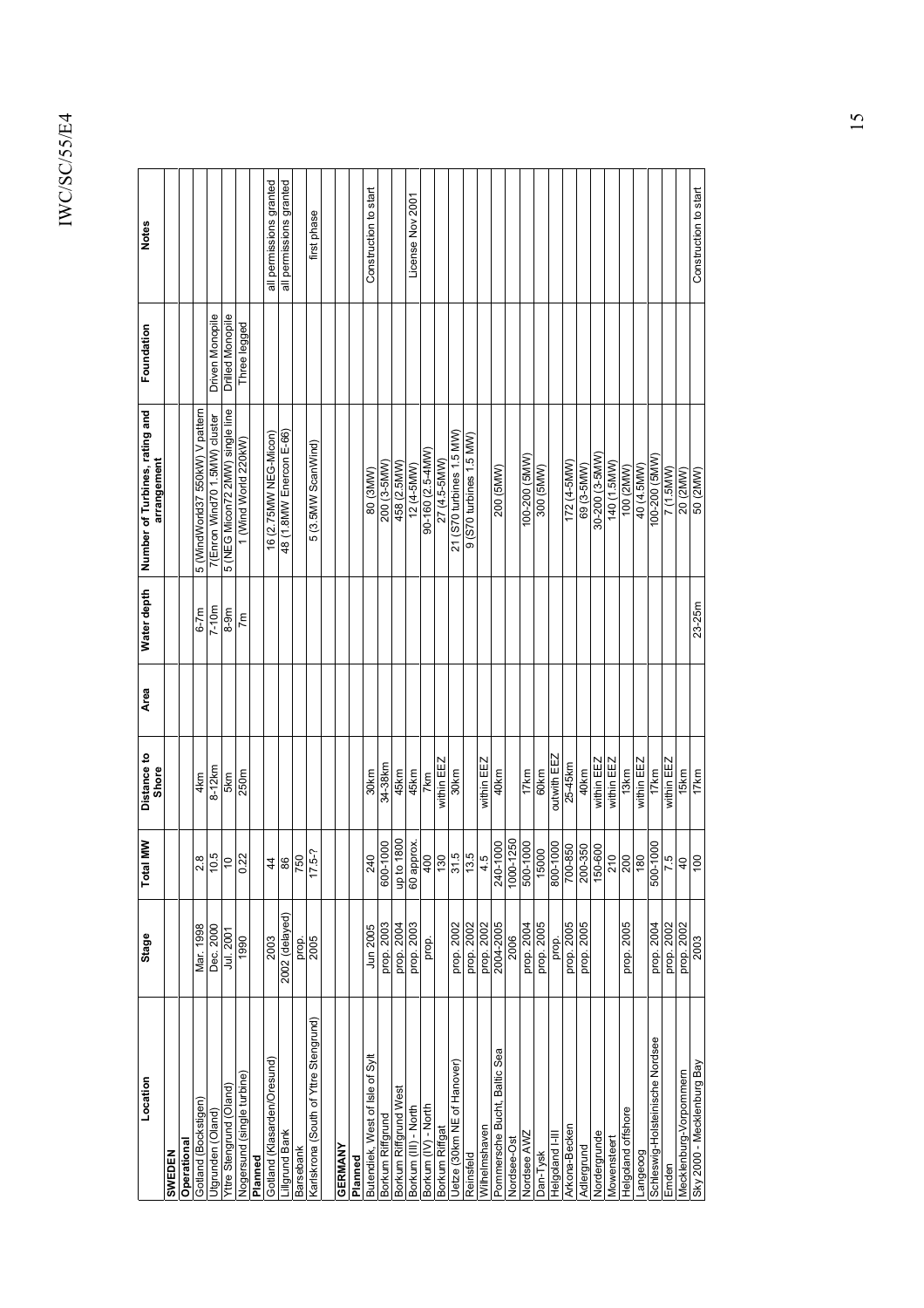| Location                             | Stage                 | <b>Total MW</b>        | Distance to<br>Shore | Area    | Water depth | Number of Turbines, rating and<br>arrangement | Foundation      | <b>Notes</b>                     |
|--------------------------------------|-----------------------|------------------------|----------------------|---------|-------------|-----------------------------------------------|-----------------|----------------------------------|
| NETHERLANDS                          |                       |                        |                      |         |             |                                               |                 |                                  |
| Operational                          |                       |                        |                      |         |             |                                               |                 |                                  |
| ely (ljsselmeer) (Medemblik)         | 1994                  |                        | 800m                 |         | $4-5m$      | 4 (NedWind40 500kW) single line               | Driven Monopile |                                  |
| Dronten (Ijsselmeer)                 | 1996                  | $\sim \vert \pm \vert$ | $20 - 30m$           |         | $1-2m$      | 28 (Nordtank43 600kW) single line             | Driven Monopile |                                  |
| Planned                              |                       |                        |                      |         |             |                                               |                 |                                  |
| Western Mouth of the River Scheldt   | prop.                 |                        |                      |         |             |                                               |                 |                                  |
| jmuiden                              | prop.                 |                        |                      |         |             |                                               |                 |                                  |
| North Sea Q7-WP                      | prop.                 | <u>ခြခြေ</u> ခြ        | outside EEZ          |         |             | 60 (2MW)                                      |                 |                                  |
| NSWP, North Sea                      | 2005                  |                        |                      |         |             | 36 (2.75MW)                                   |                 |                                  |
| Egmond                               | 2004                  | 100-120                | 8-23 <sub>km</sub>   |         |             | (NEG-Micon)                                   |                 | Construction to start            |
|                                      |                       |                        |                      |         |             |                                               |                 |                                  |
| <b>RELAND</b>                        |                       |                        |                      |         |             |                                               |                 |                                  |
| Planned                              |                       |                        |                      |         |             |                                               |                 |                                  |
| Kish Bank/Bray Bank                  | 1st Rights            |                        |                      |         |             |                                               |                 |                                  |
| Arklow Bank (off County Wicklow)     | 2003-2005             | $\frac{250+}{200-520}$ |                      |         |             |                                               |                 | (1st Rights)                     |
| Blackwater Bank                      | 2nd Rights            |                        |                      |         |             |                                               |                 |                                  |
| Blackwater Bank                      | 1st Rights            |                        |                      |         |             |                                               |                 |                                  |
| Codling & Greater Codling Bank       | 1st Rights            |                        |                      |         |             |                                               |                 |                                  |
| Dundalk Bay                          | 1st Rights            |                        |                      |         |             |                                               |                 |                                  |
|                                      |                       |                        |                      |         |             |                                               |                 |                                  |
| <b>BELGIUM</b>                       |                       |                        |                      |         |             |                                               |                 |                                  |
| Planned                              |                       |                        |                      |         |             |                                               |                 |                                  |
| Vlakte van de Raan (1)               | License granted       | 00                     | 12.5km               | 5.8km2  | $5-10m$     | 50 (2MW)                                      | Driven Monopile | 20MW: Apr. 2003 & 80<br>MW: 2004 |
| Wenduinebank                         | Gov. assessing<br>EIS | 15                     | 5.1km                | 12.5km2 | $5-10m$     | GO                                            |                 |                                  |
| Vlake van de Raan (2)                | preparing EIS         | $\frac{100}{300}$      | 8km                  | 7.3km2  | $5-10m$     | 33-40                                         |                 |                                  |
| Vlake van de Raan (3), Thornton Bank | preparing EIS         |                        | 11km                 |         | $5-10m$     | 130 (50x2MW & 80x2.5MW)                       |                 |                                  |
|                                      |                       |                        |                      |         |             |                                               |                 |                                  |
| POLAND                               |                       |                        |                      |         |             |                                               |                 |                                  |
| Planned                              |                       |                        |                      |         |             |                                               |                 |                                  |
| Sarbinowo                            | Early prop.           |                        |                      |         |             | 112                                           |                 |                                  |
| Rowy                                 | Early prop.           |                        |                      |         |             | 11?                                           |                 |                                  |
| Bialogora                            | Early prop.           |                        |                      |         |             | 112                                           |                 |                                  |
| Karwia                               | Early prop.           |                        |                      |         |             | 11?                                           |                 |                                  |
|                                      |                       |                        |                      |         |             |                                               |                 |                                  |
| <b>SPAIN</b>                         |                       |                        |                      |         |             |                                               |                 |                                  |
| Planned                              |                       |                        |                      |         |             |                                               |                 |                                  |
| Cadiz (Strait of Gibraltar)          |                       | 200                    |                      | 5km2    |             | 100 (2MW)                                     |                 | 10 turbines in pilot phase       |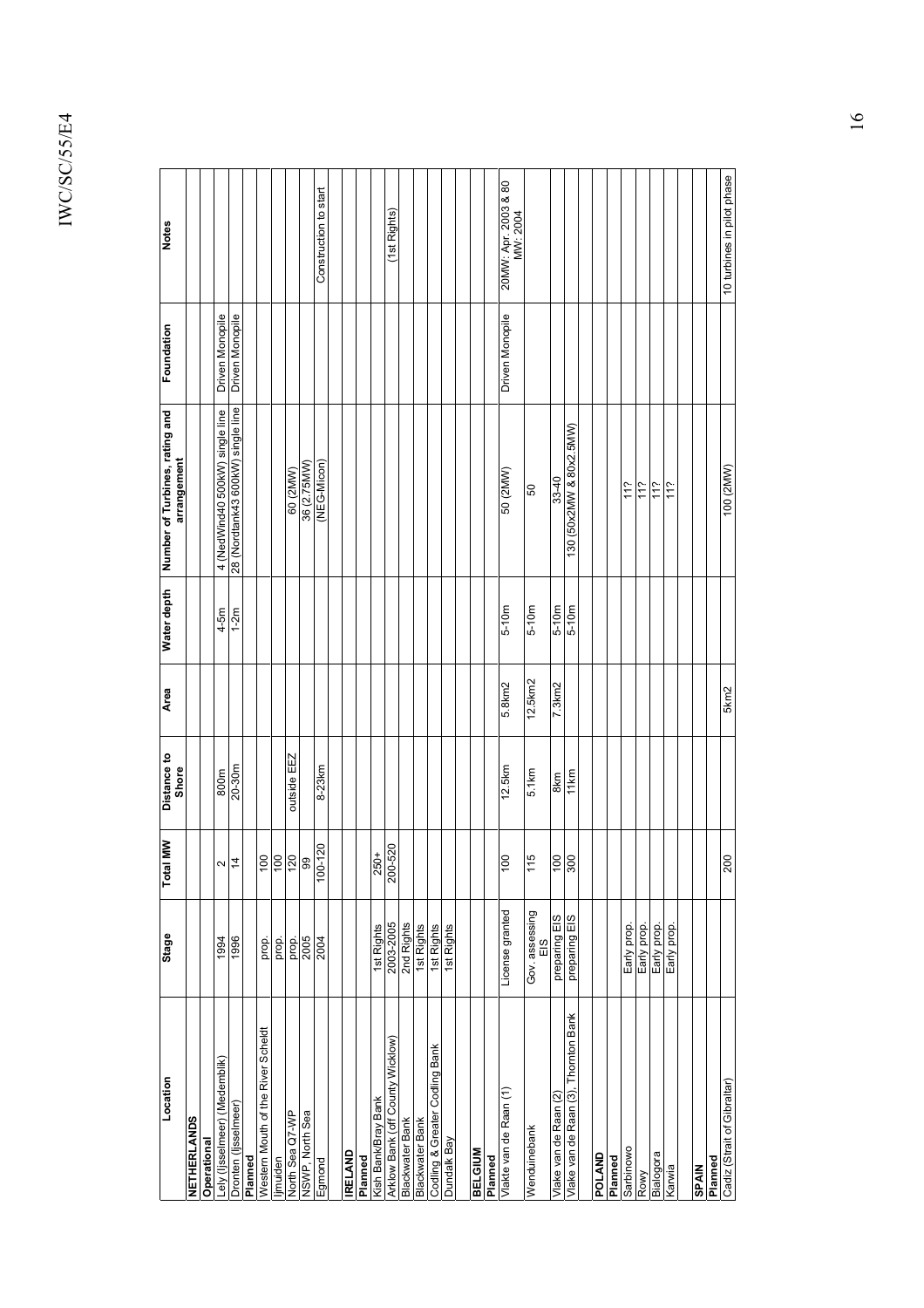| Location                        | Stage            | Š<br>Total                                                                                                                                                                                                                                                                                       | Distance to<br><b>Shore</b> | Area               | Water depth | Number of Turbines, rating and<br>arrangement | Foundation | <b>Notes</b> |  |
|---------------------------------|------------------|--------------------------------------------------------------------------------------------------------------------------------------------------------------------------------------------------------------------------------------------------------------------------------------------------|-----------------------------|--------------------|-------------|-----------------------------------------------|------------|--------------|--|
| <b>JNITED STATES</b>            |                  |                                                                                                                                                                                                                                                                                                  |                             |                    |             |                                               |            |              |  |
| Planned                         |                  |                                                                                                                                                                                                                                                                                                  |                             |                    |             |                                               |            |              |  |
| Cape Cod                        | Operational 2005 |                                                                                                                                                                                                                                                                                                  |                             | 8.5km2             |             | 130-170 (3.6MW) grid                          |            |              |  |
| Delaware (Indian River          |                  | $\frac{468}{1101}$                                                                                                                                                                                                                                                                               | 5.5km                       | 13 <sub>km</sub> 2 | 18m         | 306                                           |            |              |  |
| Maryland (Gulf Bank)            |                  |                                                                                                                                                                                                                                                                                                  | 5.5km                       | $10.5$ km $2$      | 18m         | 506                                           |            |              |  |
| Vlaryland (Island of Wight)     |                  |                                                                                                                                                                                                                                                                                                  | 5.5km                       | 13.5km2            | 18m         | 352                                           |            |              |  |
| Massachusetts (Nantucket        |                  |                                                                                                                                                                                                                                                                                                  | 11km                        | 13km2              | 12.5m       | 230                                           |            |              |  |
| Massachusetts (Nantucket 2)     |                  | $\frac{1}{\left \frac{1}{2}\right  \left \frac{1}{2}\right  \left \frac{1}{2}\right  \left \frac{1}{2}\right }{\left \frac{1}{2}\right  \left \frac{1}{2}\right  \left \frac{1}{2}\right  \left \frac{1}{2}\right }{\left \frac{1}{2}\right  \left \frac{1}{2}\right  \left \frac{1}{2}\right }$ | 11km                        | 10.5km2            | 6.5m        | 212                                           |            |              |  |
| Massachusetts (Davis Bank)      |                  |                                                                                                                                                                                                                                                                                                  | 24 <sub>km</sub>            | 11 km <sup>2</sup> | ទិ៍         | 208                                           |            |              |  |
| New Jersey (Asbury Park)        |                  |                                                                                                                                                                                                                                                                                                  | 5.5km                       | 5km2               | 14.5m       | 98                                            |            |              |  |
| New Jersey (Five Fathom Bank 1) |                  |                                                                                                                                                                                                                                                                                                  | 9.5km                       | 10.5km2            | 14.5m       | 196                                           |            |              |  |
| New Jersey (Five Fathom Bank 2) |                  |                                                                                                                                                                                                                                                                                                  | 9.5km                       | 12.5km2            | 14.5m       | 268                                           |            |              |  |
| New Jersey (Great Egg)          |                  |                                                                                                                                                                                                                                                                                                  | 10km                        | 9km2               | 16m         | 122                                           |            |              |  |
| New York (Fire Island)          |                  | $\frac{1}{3} \frac{1}{2} \left  \frac{1}{2} \right  \left  \frac{1}{2} \right  \left  \frac{1}{2} \right $                                                                                                                                                                                       | 2km                         | 5.75km2            | 14.5m       | 3                                             |            |              |  |
| New York (Hampton)              |                  |                                                                                                                                                                                                                                                                                                  | 2km                         | 6.5km2             | 16m         | 82                                            |            |              |  |
| New York (Jones Beach)          |                  |                                                                                                                                                                                                                                                                                                  | 2km                         | 6.5km2             | 14.5m       | 5                                             |            |              |  |
| New York (Long Island)          |                  | 100-140                                                                                                                                                                                                                                                                                          | 5-10km                      | 800km2?            |             |                                               |            |              |  |
| New York (Plum Island)          |                  |                                                                                                                                                                                                                                                                                                  | 2km                         | 23km2              | န္တ         | ဖ                                             |            |              |  |
| New York (Smith Island)         |                  |                                                                                                                                                                                                                                                                                                  | 2km                         | 8.5km2             | 18m         | 57                                            |            |              |  |
| /irginia (Porpoise Banks)       |                  | $\frac{2}{8}$                                                                                                                                                                                                                                                                                    | 8km                         | 10 <sub>km2</sub>  | 18m         | 199                                           |            |              |  |
| /irginia (Smith Island)         |                  |                                                                                                                                                                                                                                                                                                  | 5km                         | $11$ km $2$        | 18m         | 221                                           |            |              |  |
|                                 |                  |                                                                                                                                                                                                                                                                                                  |                             |                    |             |                                               |            |              |  |
| CANADA                          |                  |                                                                                                                                                                                                                                                                                                  |                             |                    |             |                                               |            |              |  |
| Planned                         |                  |                                                                                                                                                                                                                                                                                                  |                             |                    |             |                                               |            |              |  |
| Queen Charlotte Islands         | Agreed Feb. 2002 | 700                                                                                                                                                                                                                                                                                              |                             |                    |             |                                               |            |              |  |